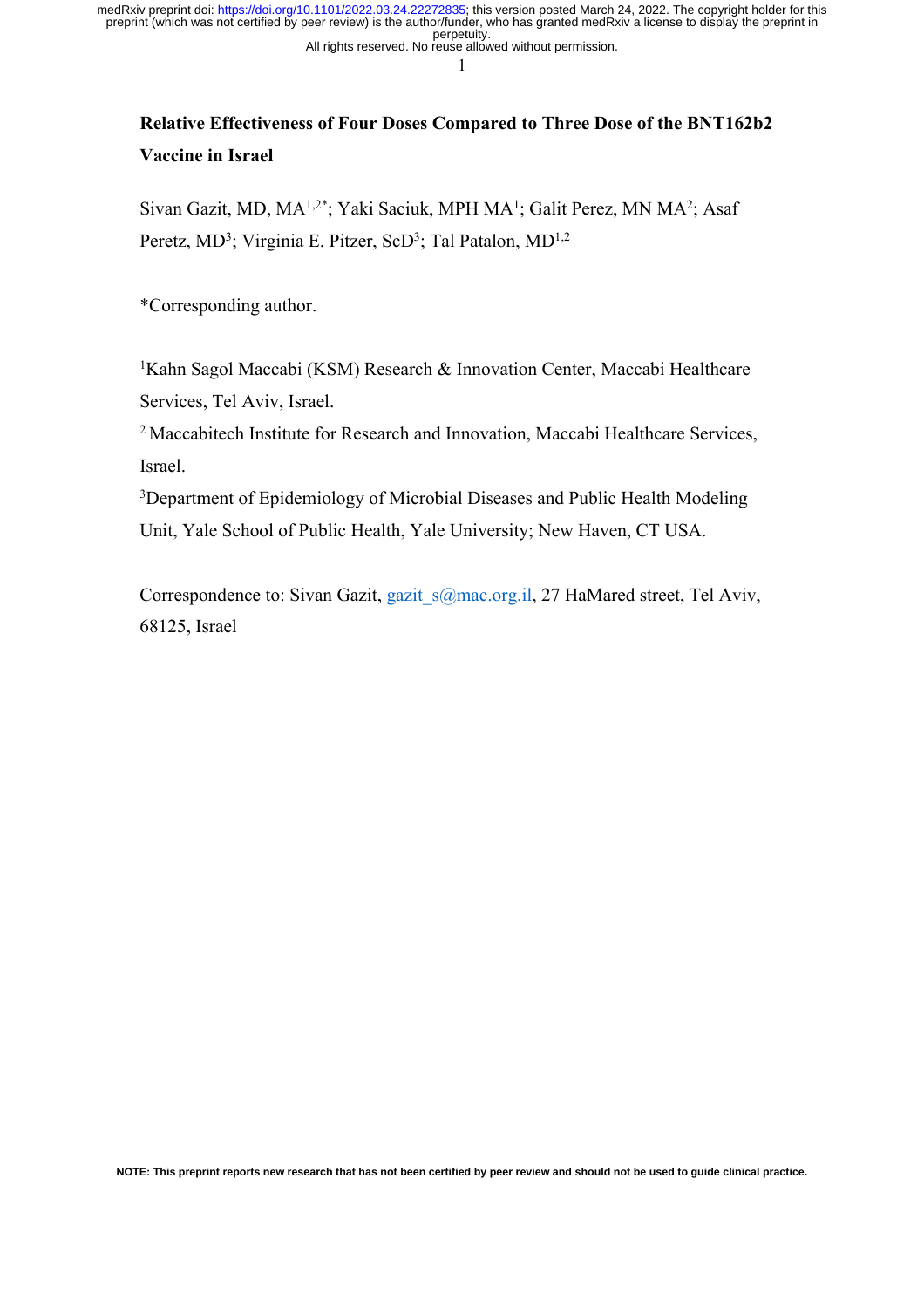All rights reserved. No reuse allowed without permission. perpetuity. preprint (which was not certified by peer review) is the author/funder, who has granted medRxiv a license to display the preprint in medRxiv preprint doi: [https://doi.org/10.1101/2022.03.24.22272835;](https://doi.org/10.1101/2022.03.24.22272835) this version posted March 24, 2022. The copyright holder for this

2

#### **Abstract**

### **Objectives:**

The rapid spread of the Omicron variant (B.1.1.529) alongside evidence of a relatively rapid waning of the third dose prompted Israel to administer a fourth dose of the BNT162b2 vaccine on January 2022. Thus far, sufficient real-world evidence demonstrating the effectiveness of a fourth dose against infection and severe COVID-19 are lacking. This study examined the short-term effectiveness of a fourth dose compared to three doses over the span of 10 weeks.

# **Design:**

A retrospective test-negative case-control study, performing both a matched analysis and an unmatched multiple-tests analysis.

#### **Setting:**

Nationally centralized database of Maccabi Healthcare Services (MHS), an Israeli national health fund that covers 2.5 million people.

#### **Participants:**

The study population included 97,499 MHS members aged 60 or older who were eligible to receive a fourth vaccine dose and performed at least one PCR test during the study period. Of them, 27,876 received the fourth dose and 69,623 received only three doses.

## **Main outcomes and measures:**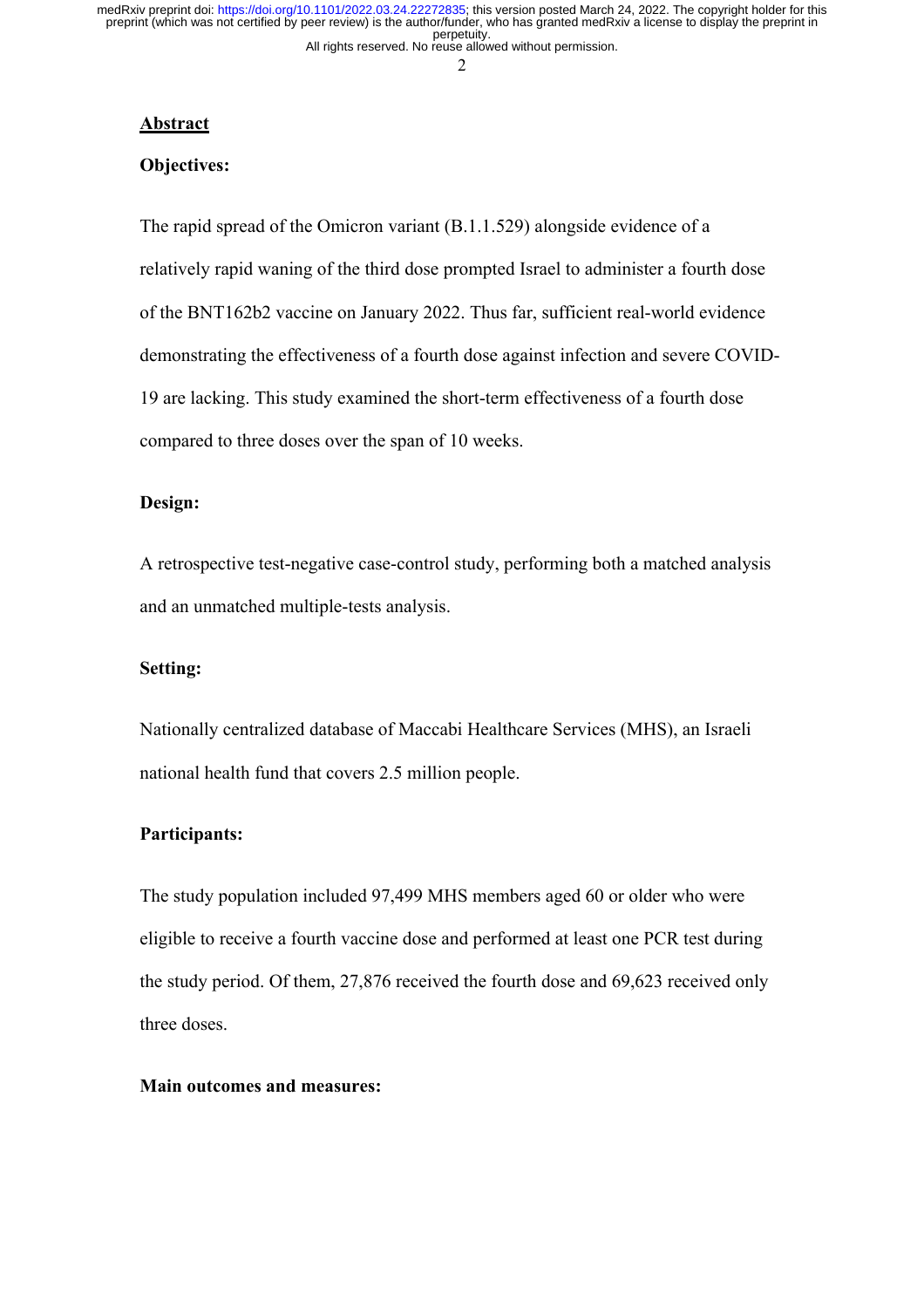3

Analyses focused on the period from January 10, 2022 (7 days after the fourth dose was first administered to eligible individuals) to March 13, 2022, an Omicrondominant period in Israel. We evaluated two SARS-CoV-2-related outcomes: (1) breakthrough infection, defined as a positive PCR test performed 7 or more days after inoculation with the BNT162b2 vaccine; and (2) breakthrough infection resulting in a severe disease, defined as COVID-19-related hospitalization or COVID-19 associated mortality.

#### **Results:**

A fourth dose provided considerable additional protection against both SARS-CoV-2 infection and severe disease relative to three doses of the vaccine. However, vaccine effectiveness against infection varied over time, peaking during the third week with a VE of 64% (95% CI: 62.0%-65.9%) and declining to 29.2% (95% CI: 17.7%-39.1%) by the end of the 10-week follow-up period. Unlike VE against infection, the relative effectiveness of a fourth dose against severe COVID-19 was maintained at high level (>73%) throughout the 9-week follow-up period. Importantly, severe disease was a relatively rare event, occurring in <1% of both fourth dose and third dose only recipients.

### **Conclusions:**

A fourth dose of the BNT162b2 vaccine provided considerable additional protection against both SARS-CoV-2 infection and severe disease relative to three doses of the vaccine. However, effectiveness of the fourth dose against infection wanes sooner than that of the third dose.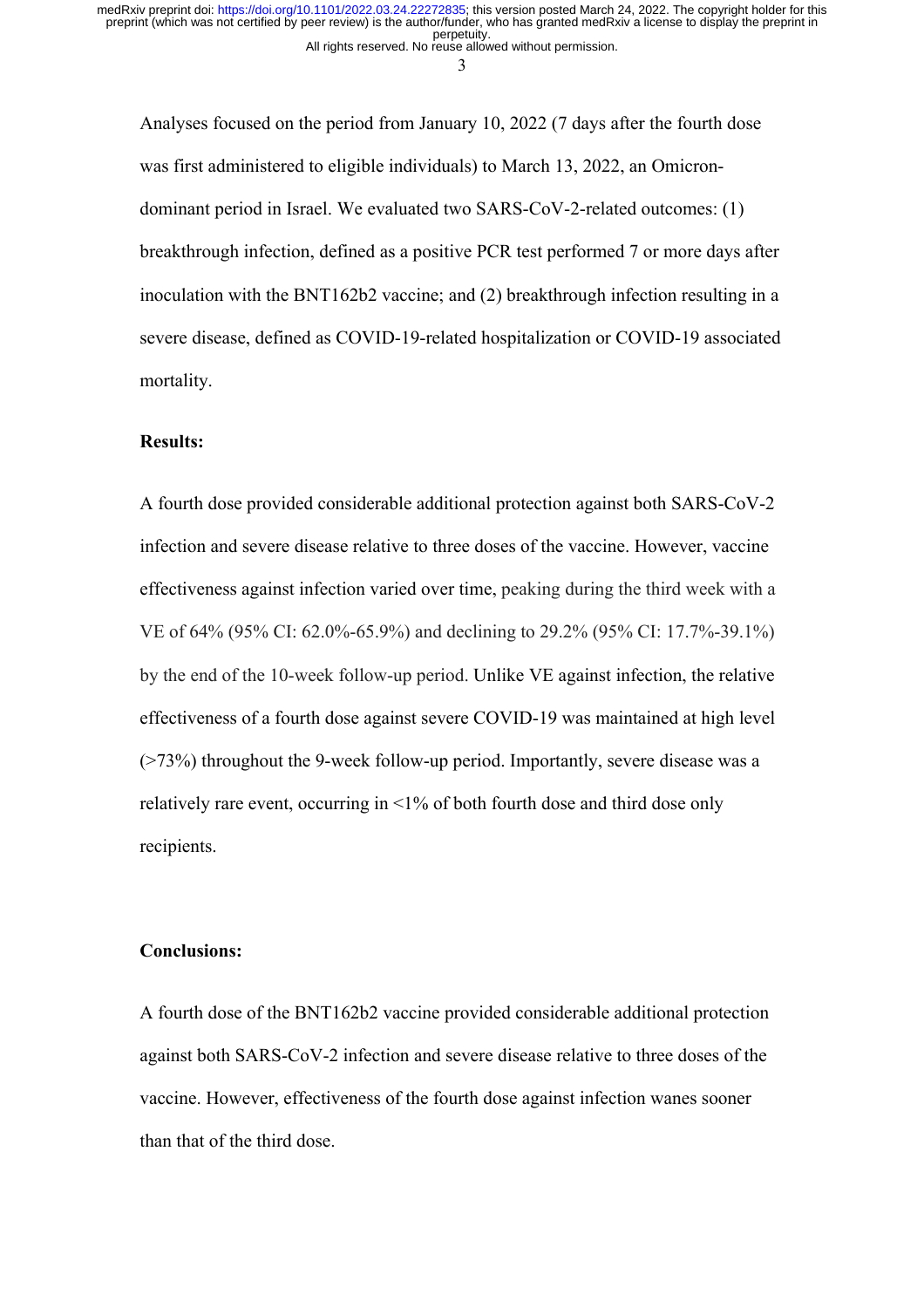All rights reserved. No reuse allowed without permission.

4

#### **Introduction**

The surge of infections with the Delta (B.1.617.2) variant of SARS-CoV-2 during the summer of  $2021<sup>1</sup>$  combined with a growing body of evidence demonstrating waning of BioNTech/Pfizer mRNA BNT162b2 vaccine-induced immunity<sup>2–5</sup> led Israel to launch a national third-dose (booster) vaccination campaign in August 2021. The booster was shown to largely restore short-term effectiveness,  $6-8$  and by December 31, 2021, over 4.2 million individuals (~45% of individuals of all ages) received a booster shot.<sup>1</sup> However, the rapid spread of the Omicron variant  $(B.1.1.529)$  from late December through March 2022<sup>9</sup> caused a sharp increase in infection rates and COVID-19-related hospitalizations.<sup>1</sup> The rising incidence alongside evidence of a relatively rapid decrease in protection conferred by the third dose $10,11$  prompted Israel's decision to administer a fourth dose (a second booster). Recommendations were first given for immunosuppressed individuals on December 30,  $2021$ ,  $^{12}$  and 3 days later for all individuals aged 60 or older and those at high risk of exposure (e.g. healthcare workers). Eligible persons must have received the third dose at least four months prior to the second booster shot.

Thus far, sufficient real-world evidence demonstrating the effectiveness of a fourth dose against infection and severe COVID-19 are lacking. Leveraging the centralized database of Maccabi Healthcare Services (MHS), an Israeli national health fund that covers 2.5 million people, we examined the short-term effectiveness of a fourth dose over the span of 10 weeks.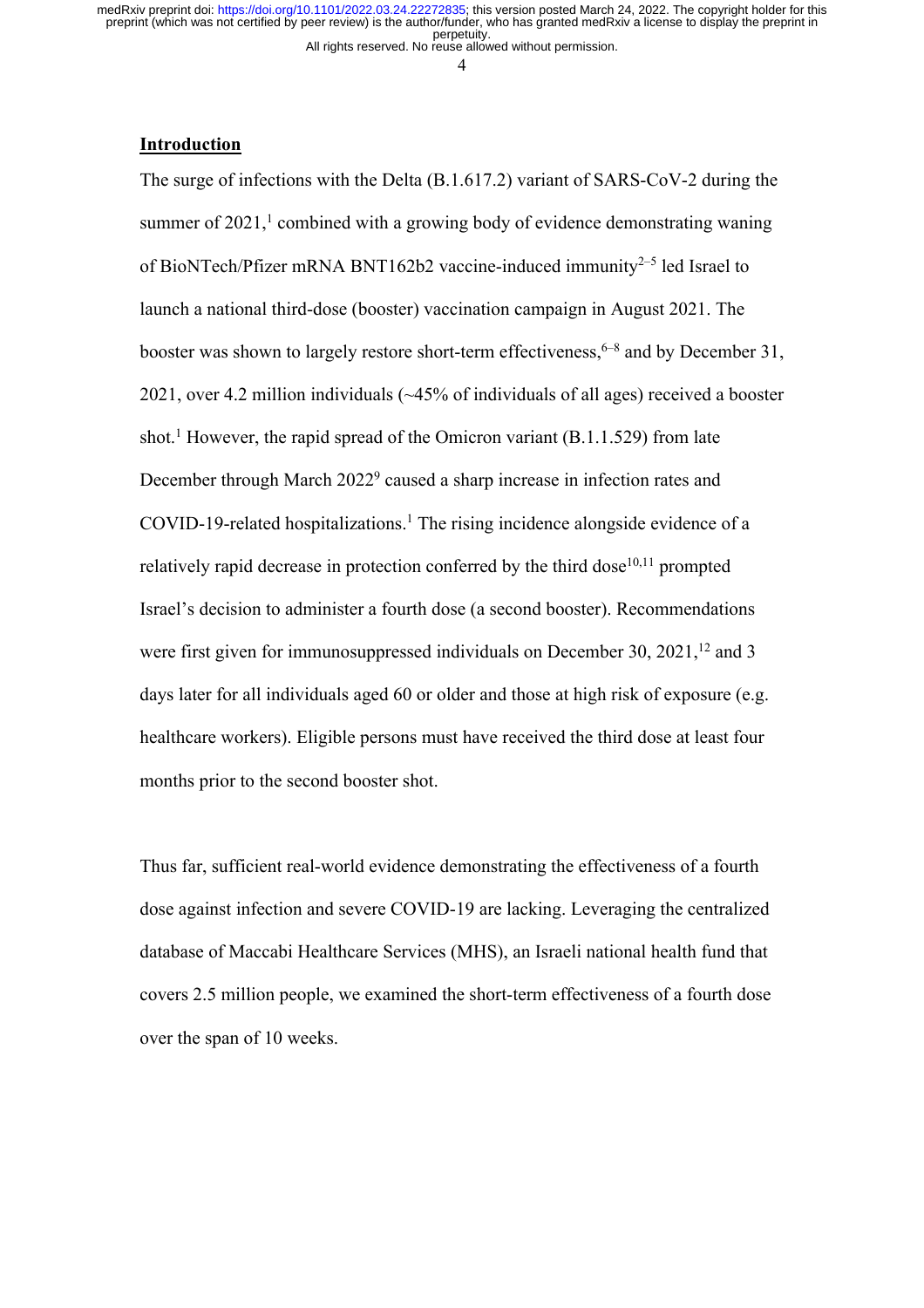All rights reserved. No reuse allowed without permission.

5

#### **Methods**

#### *Data sources and data extraction*

MHS, which covers 26.7% of the population and provides a representative sample of the Israeli population, has maintained a centralized database of electronic medical records (EMRs) for three decades, with less than 1% disengagement rate among its members, allowing for comprehensive longitudinal medical follow-up, and includes demographic data, measurements, inpatient and outpatient procedures and diagnoses, medications, imaging records and laboratory data from a single central laboratory.

Anonymized EMRs were retrieved from MHS's centralized computerized database. Individual-level data for the study population included age, biological sex, socioeconomic status (SES) index, a coded geographical statistical area (GSA; the smallest geostatistical unit assigned by Israel's National Bureau of Statistics, which roughly correspond to neighborhoods), and whether a person currently resides at a nursing home or an assisted living residence. The SES index was measured on a scale from 1 (lowest) to 10 based on several parameters including household income, educational qualifications, household crowding, and car ownership. Data collected also encompassed the last documented body mass index (BMI) (where obesity was defined as  $BMI \geq 30$ ) and information on chronic diseases from MHS's automated registries, including cardiovascular diseases,<sup>13</sup> hypertension,<sup>14</sup> diabetes,<sup>15</sup> chronic kidney disease (CKD),<sup>16</sup> chronic obstructive pulmonary disease (COPD), and immunocompromised conditions. SARS-CoV-2-related information included dates of vaccinations and results of any PCR tests for SARS-CoV-2 (including tests performed within and outside of MHS) and COVID-19-related hospitalization dates.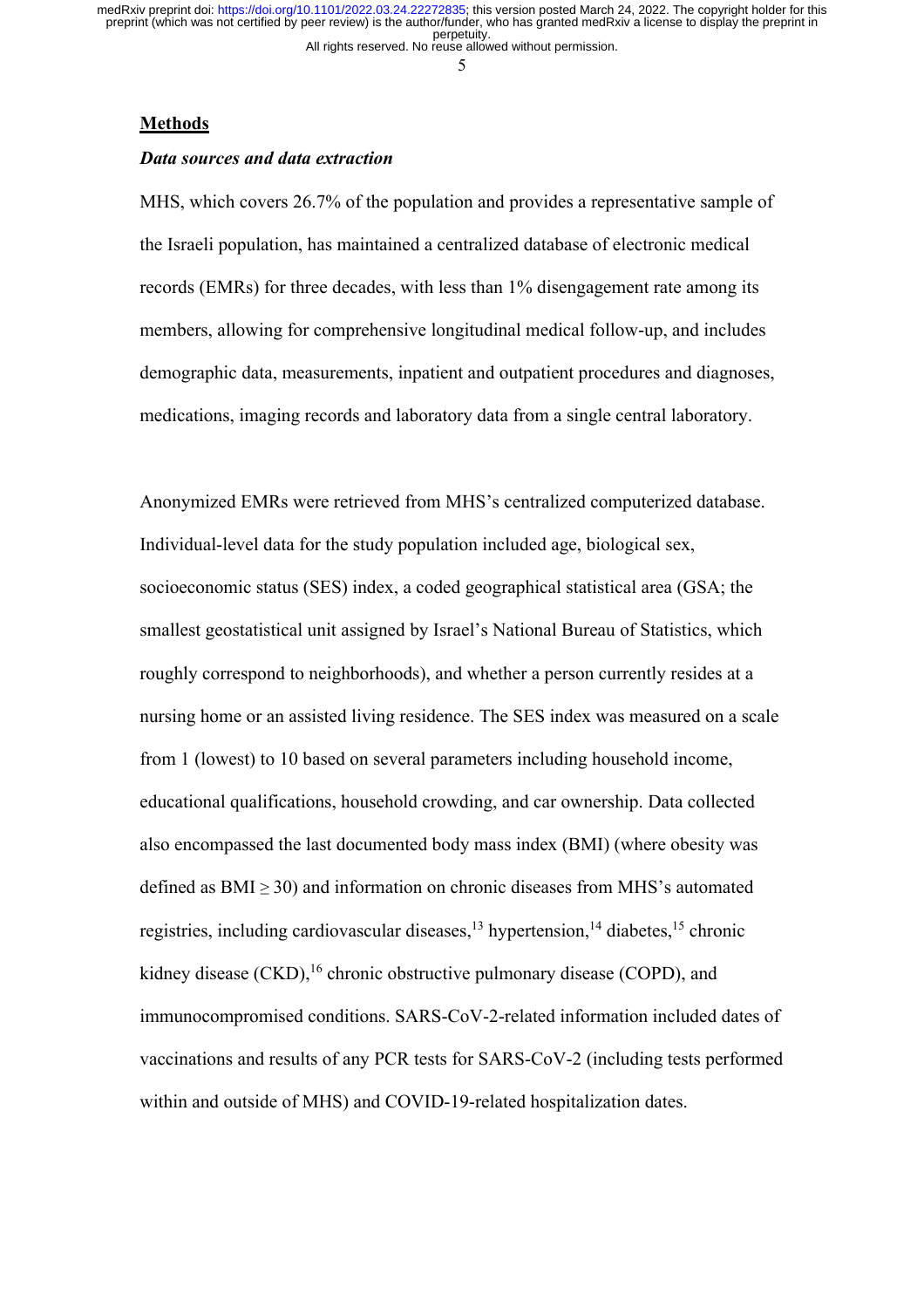All rights reserved. No reuse allowed without permission. perpetuity. preprint (which was not certified by peer review) is the author/funder, who has granted medRxiv a license to display the preprint in medRxiv preprint doi: [https://doi.org/10.1101/2022.03.24.22272835;](https://doi.org/10.1101/2022.03.24.22272835) this version posted March 24, 2022. The copyright holder for this

6

### *Study population*

The study population included all MHS members aged 60 or older who were eligible to receive a fourth vaccine dose on January 3, 2022, the first day of eligibility according to the Israeli Ministry of Health. Eligible individuals were those who received at least three doses of the vaccine and for whom, on January 1, at least four months had passed since the third (booster) dose. We excluded individuals who had a positive SARS-CoV-2 polymerase chain reaction (PCR) test prior to the start of the study period (January 10, 2022) and persons with a possibly incomplete COVID-19 related medical history during the pandemic, i.e. those who joined MHS after March 2020.

### *Design and statistical analysis*

Analyses focused on the period from January 10, 2022 (7 days after the fourth dose was first administered to eligible individuals) to March 13, 2022, an Omicrondominant period in Israel.<sup>9</sup> We evaluated two SARS-CoV-2-related outcomes:  $(1)$ breakthrough infection, defined as a positive PCR test performed 7 or more days after inoculation with the BNT162b2 vaccine, where the 7-day cutoff was based on previous breakthrough infection definitions in vaccine effectiveness studies;<sup>6,17</sup> and (2) breakthrough infection resulting in a severe disease, defined as COVID-19-related hospitalization (up to one month from the first positive PCR test) or COVID-19 associated mortality.

Prior SARS-CoV-2 studies demonstrated a time-dependent increase (and then decrease) in the level of protection conferred by the vaccine. Therefore, we stratified the analysis by time-since-vaccination in equal-day intervals (7-13, 14-20, 21-27, 28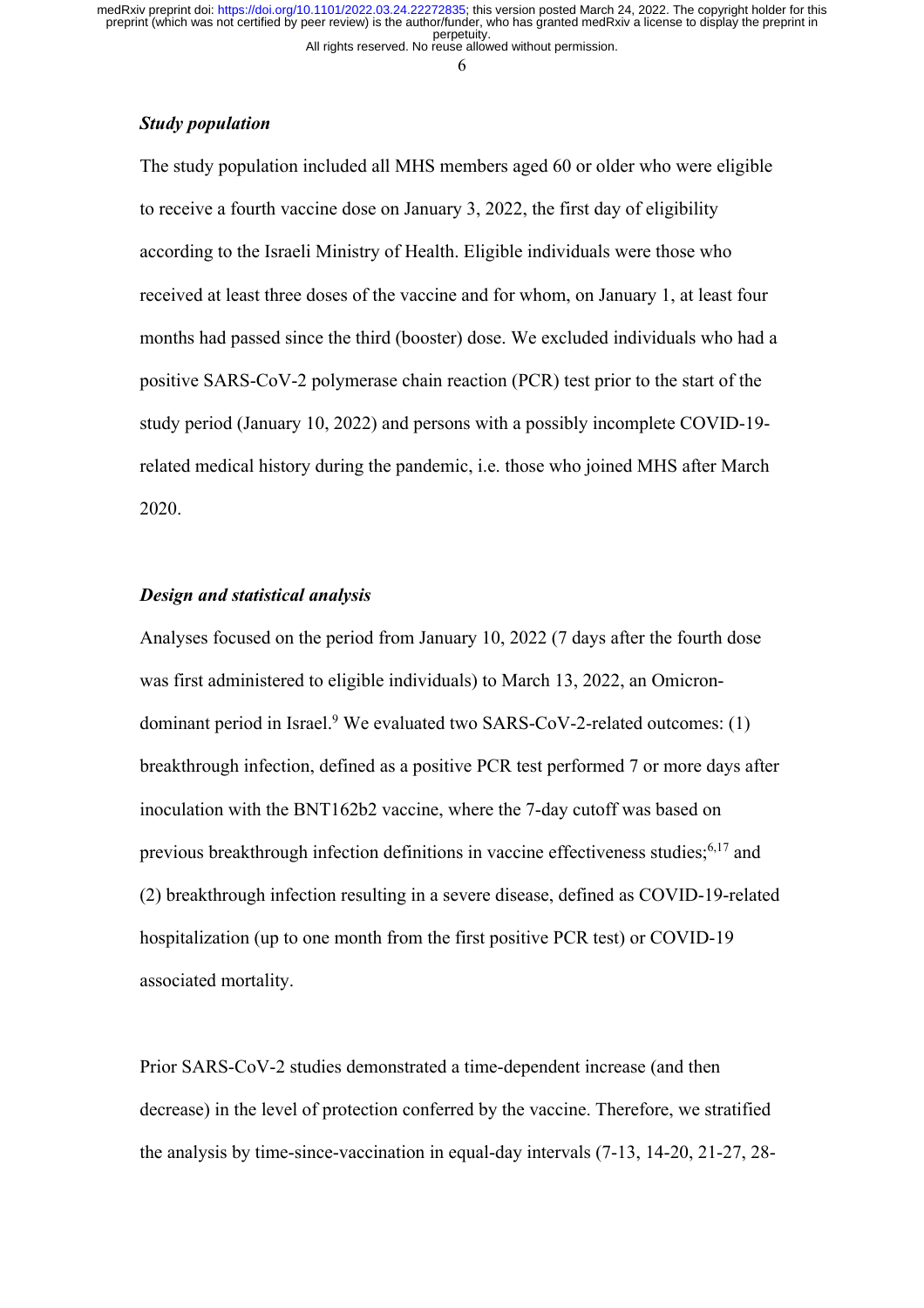7

34, 35-41, 42-48, 49-55, 56-62, 63-69 days), where the aim was to estimate the reduction in the odds of a positive outcome at these different time points after inoculation with a fourth dose. The vaccination status was determined at the time of the PCR test or the COVID-19 hospitalization or mortality, the earliest of the three. For the outcome of severe disease, we stratified by three-weeks intervals of timesince-vaccination , due to insufficient numbers of severe outcomes.

For our primary analysis, we used a test-negative case-control design, which has been strongly argued for in COVID-19 studies due to its ability to better control for bias stemming from healthcare seeking and testing behavior.<sup>6,18,19</sup> We defined cases as  $(1)$ individuals with a SARS-CoV-2-positive PCR test during the study period, or (2) individuals diagnosed with severe COVID-19 during the study period; cases were defined separately for each outcome. Eligible controls were individuals with a negative PCR test result who had not tested positive previously. Each outcome was evaluated with two alternative analytic approaches: a matched analysis and an unmatched, multiple-tests analysis.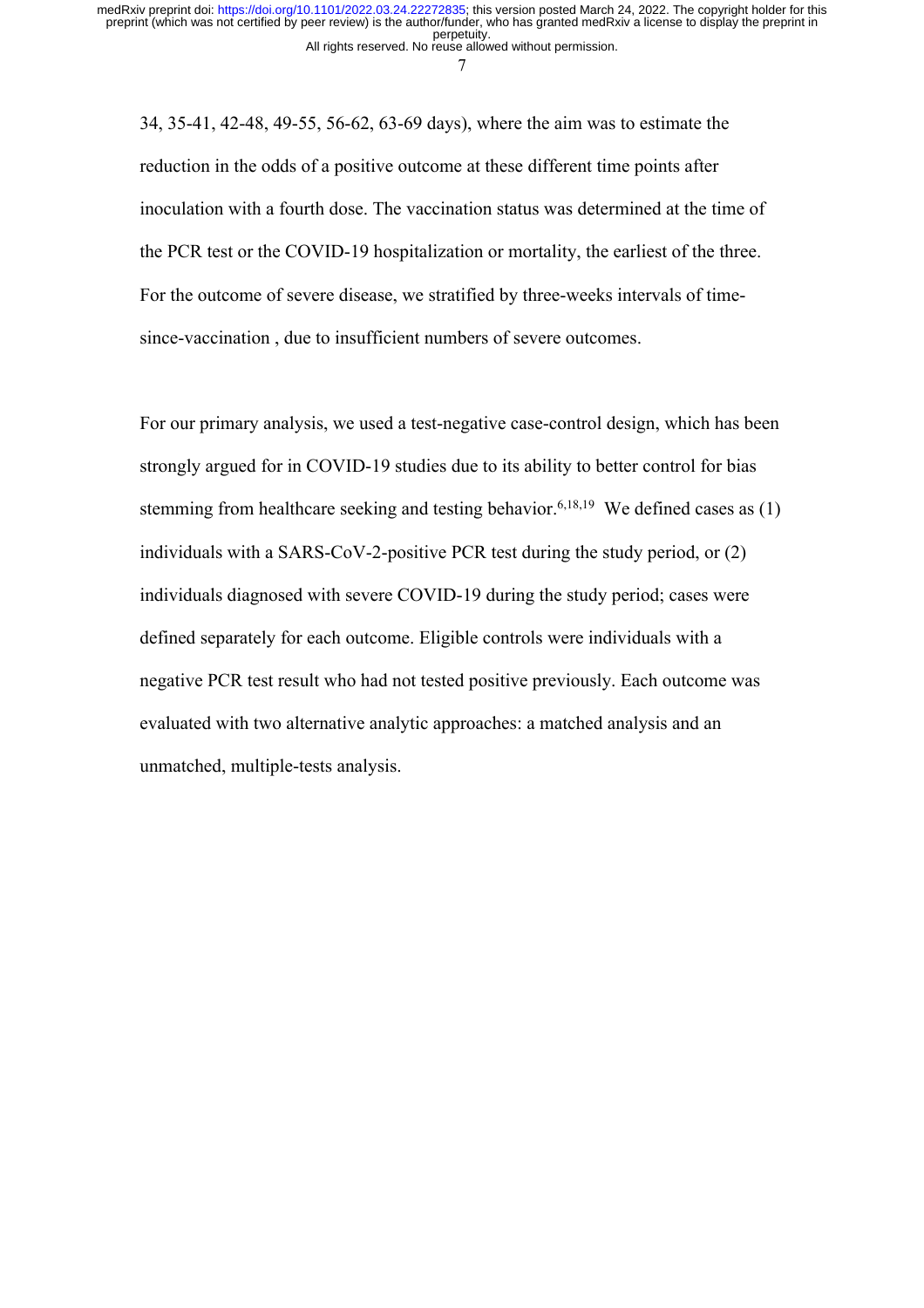All rights reserved. No reuse allowed without permission.

8

## *Matched analysis*

The matched approach consisted of a 1:1 matching based on sex, GSA, calendrical week of testing (to account for potential time-varying risk within the outcome period), the month of receipt of the third dose (to mitigate possible bias relating to waning of the third dose), and a categorical variable relating to the living environment (a medical nursing home, an assisted living facility, or a private residence). The latter was included in light of early-pandemic surges in these environments, which led to differential regulations in these institutions, mandating staff and residents to get vaccinated and limiting visits from non-residents. Therefore, exposure was substantially different in these facilities compared to the rest of the population.

The first positive PCR test (or first COVID-19-associated hospitalization or mortality in the severe disease analysis) and the first negative PCR test were the only tests included for each case and control, respectively.20 Negative tests for cases were excluded, rendering participants as either cases or controls, but not both. The rationale was to avoid a potential bias stemming from repeated tests, indicating different healthcare-seeking behavior and potentially a lower pre-test risk of infection.<sup>20</sup>

A conditional logistic regression model that accounted for the matching was fit to the data. The marginal vaccine effectiveness  $(VE)^6$  of the fourth dose (compared to the third dose) was calculated as 100%\*[1-(Odds Ratio)] for each of week-sincevaccination interval. The odds ratio estimated the relative, or *multiplicative*, effect of the fourth dose compared to the third dose, rather than the absolute effectiveness compared to being unvaccinated; the latter analysis is not possible given the rapid rollout and high vaccination coverage among older individuals in Israel.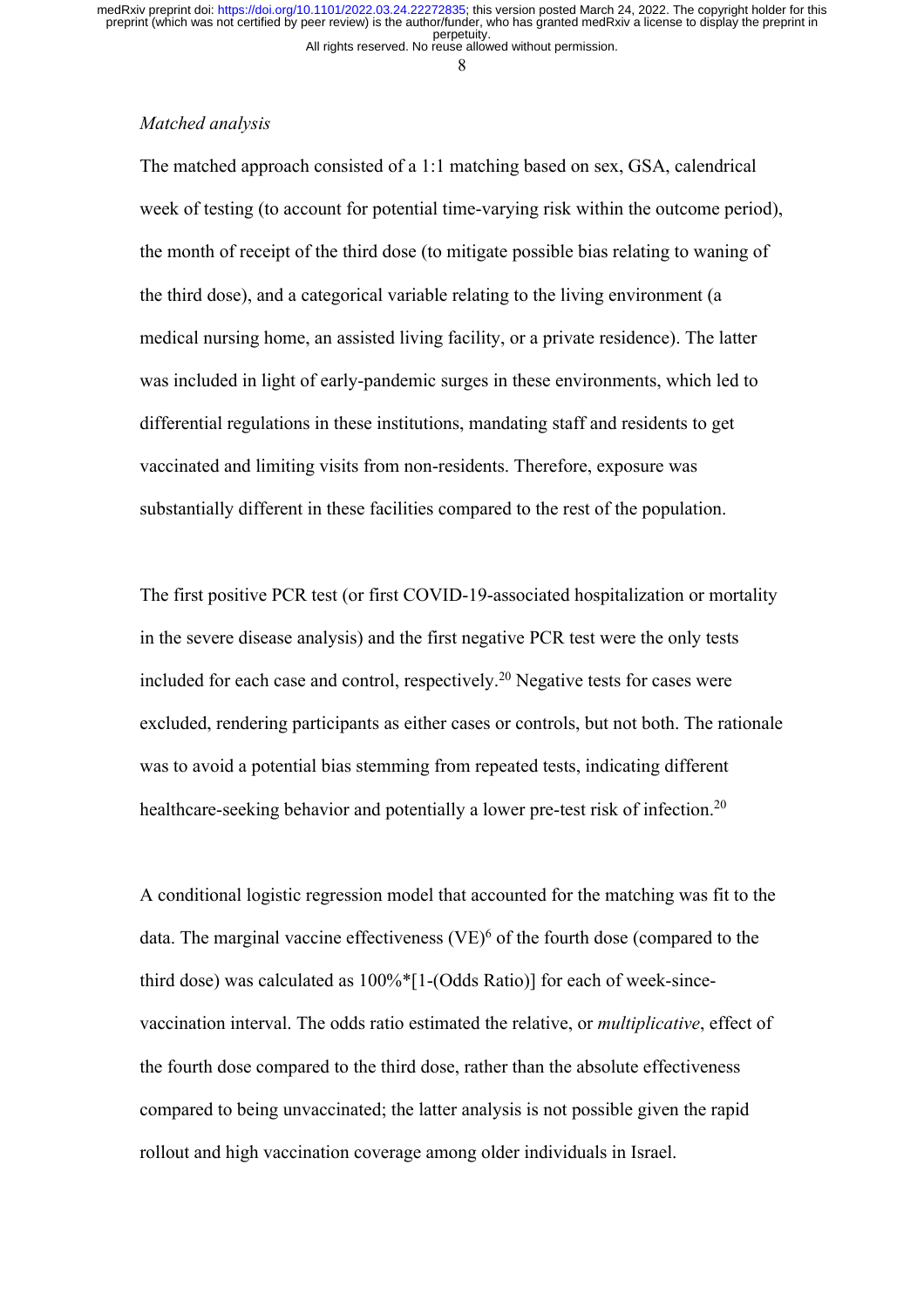All rights reserved. No reuse allowed without permission.

9

To address potential confounders, we adjusted for underlying comorbidities, including obesity, cardiovascular diseases, diabetes, hypertension, chronic kidney disease, COPD and immunosuppression conditions. Additionally, we adjusted for age, using a binary cutoff of 70 years or older, as previous studies have indicated older age groups are at higher risk, especially for severe disease. We also adjusted for a categorical variable consisting of the number of PCR tests each person undertook from the beginning of the pandemic (March 2020) until the start of the outcome period, as a proxy for SARS-CoV-2-related healthcare-seeking behavior. The covariate included the entire pandemic period apart from the outcome period, in order to differentiate this *behavioral* variable from the dependent variable.5,21

# *Multiple tests unmatched analysis*

In the unmatched approach to the test-negative design, we allowed persons to contribute multiple negative tests, but excluded them once they tested positive or became hospitalized with COVID-19. 6,11 We adjusted for all of the covariates included in the matched approach (i.e., comorbidities, age group, and number of previous PCR tests) as well as some of the previously matched-upon parameters, namely biological sex, calendrical week of testing, residential socioeconomic status, the month of receipt of the third dose and residence in a nursing home or assisted living facility. In this unmatched approach, a Generalized Estimating Equation (GEE) logistic regression model was fit to the data in order to account for the possibility of repeated samples from the same participant, $^{22}$  assuming an exchangeable correlation structure. The marginal vaccine effectiveness was estimated in the same way as the matched analysis.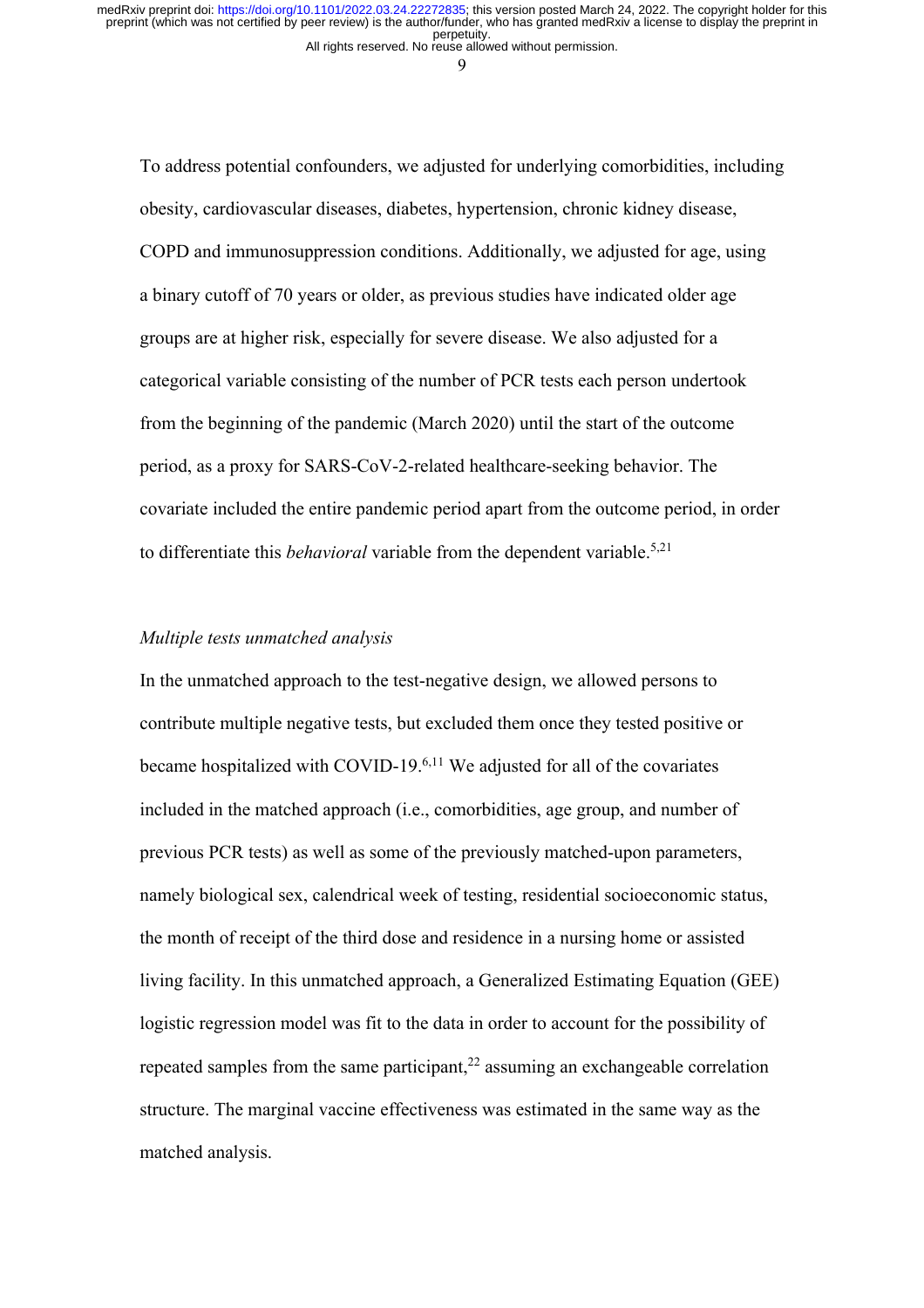10

All analyses were performed using R Studio version 3.6 with the MatchIt, gee, geepack and survival packages.

### **Ethics declaration:**

This study was approved by the MHS (Maccabi Healthcare Services) Institutional Review Board. Due to the retrospective design of the study, informed consent was waived by the IRB, as all identifying details of the participants were removed before computational analysis.

# **Data availability statement:**

According to the Israel Ministry of Health regulations, individual-level data cannot be shared openly. Specific requests for remote access to de-identified community-level data should be referred to KSM, Maccabi Healthcare Services Research and Innovation Center.

# **Code availability statement:**

Specific requests for remote access to the code used for data analysis should be referred to KSM, Maccabi Healthcare Services Research and Innovation Center.

#### **Funding statement**

There was no external funding for the project.

# **Competing interest statement**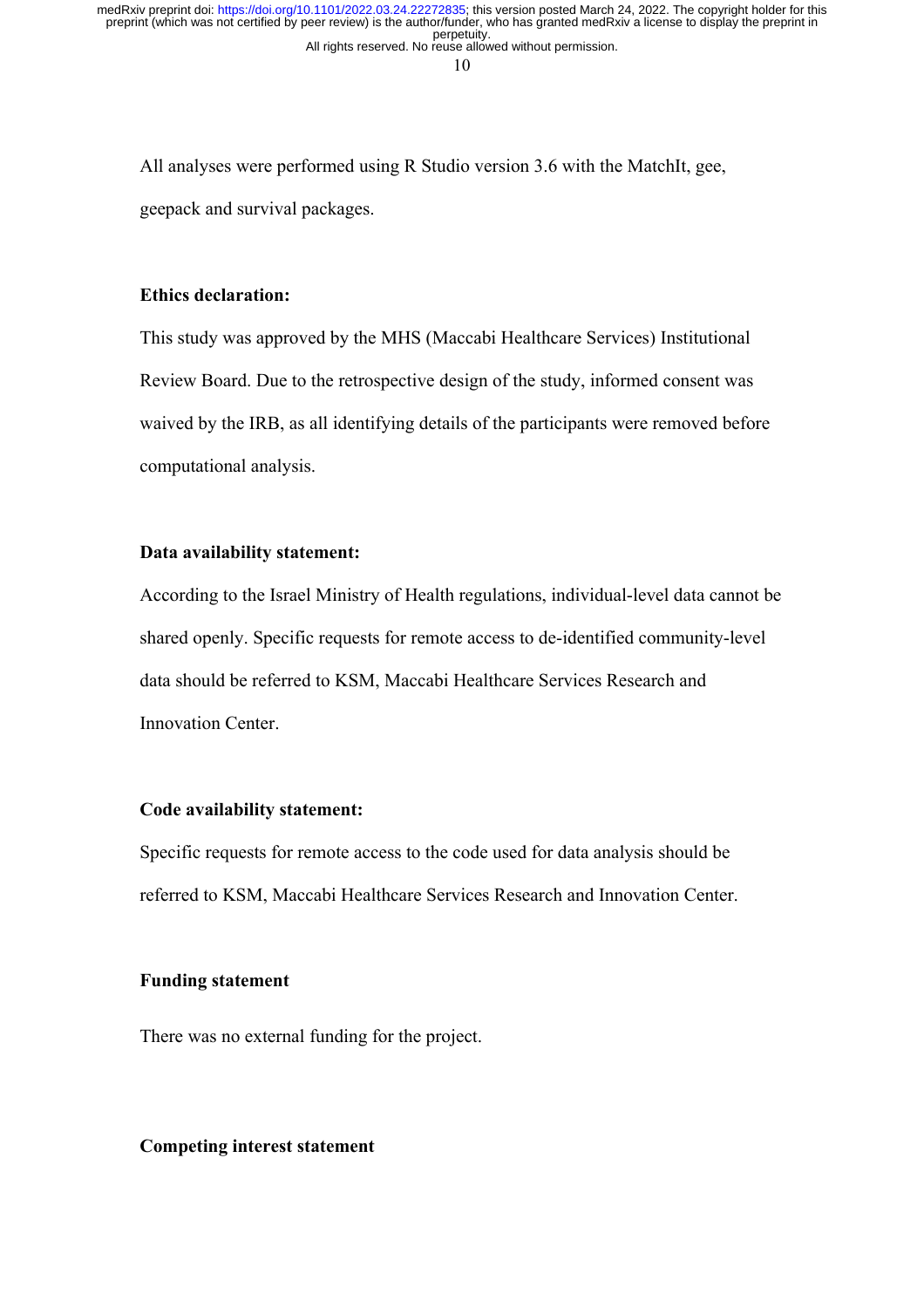All rights reserved. No reuse allowed without permission.

11

VEP has received reimbursement from Merck and Pfizer for travel to Scientific Input Engagements unrelated to the topic of this manuscript and is a member of the WHO

Immunization and Vaccine-related Implementation Research Advisory Committee

(IVIR-AC). All other authors declare they have no conflict of interest.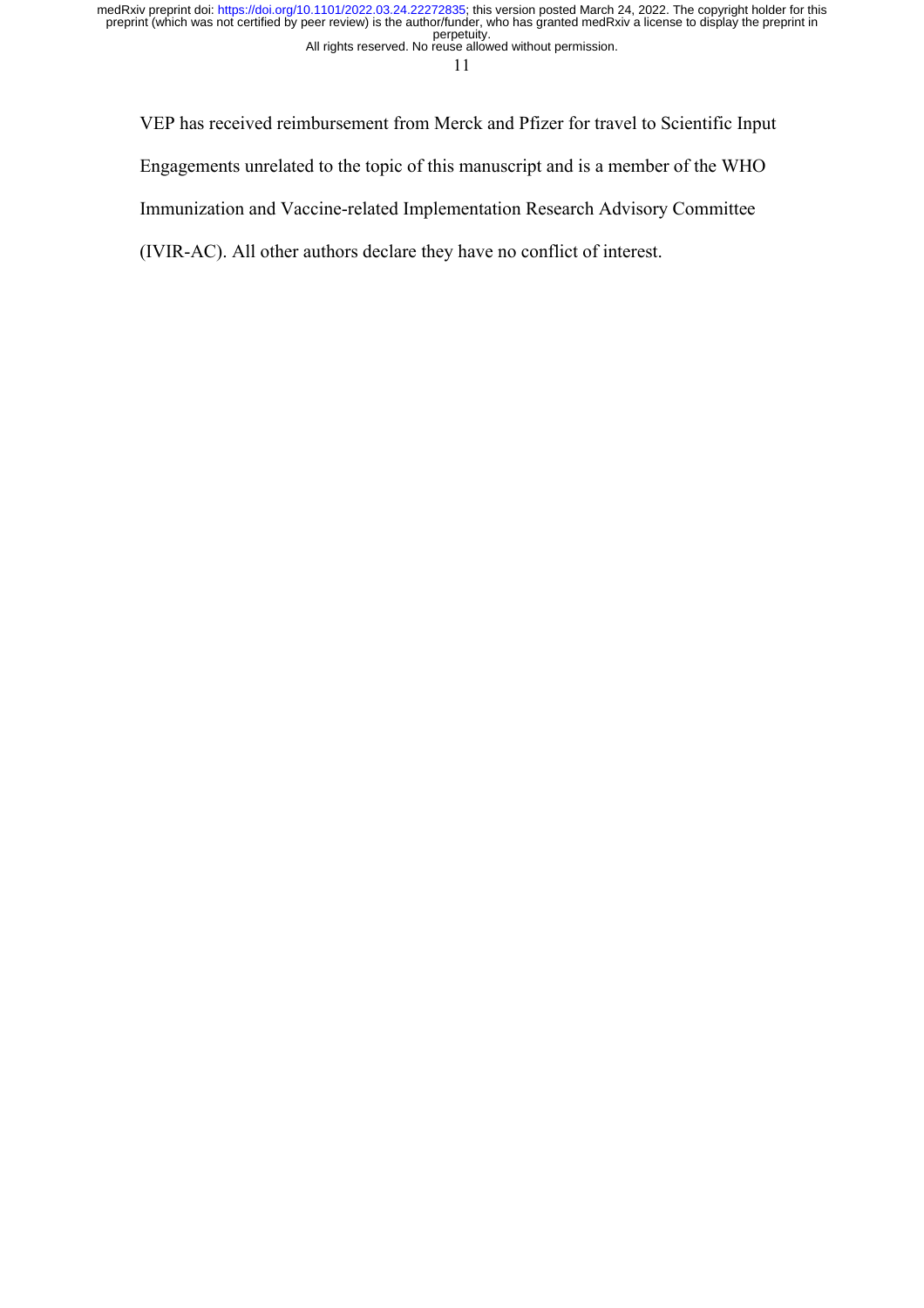All rights reserved. No reuse allowed without permission.

12

#### **Results**

There were 97,499 MHS members over the age of 60 who were eligible for the study and performed at least one PCR test during the outcome period of January 10 to March 13, 2022. Within that time period, 233,582 PCR tests were performed by 27,876 participants who received a fourth dose of BNT162b2 and 69,623 persons who were eligible for a fourth dose but had not (yet) received one. Population characteristics are described in **Table 1**. The recipients of the fourth dose were overall more chronically ill, possibly correlated to targeted vaccination campaigns and stronger compliance to recommendations. These differences stress the need for the performed adjustment.

### *Effectiveness against breakthrough infections*

The unmatched multiple-test analysis included 229,433 PCR tests, of which 35,101 (15.3%) were positive. The matched test-negative analysis included 25,536 cases and their matched controls (**Table S1**). Marginal vaccine effectiveness estimates by week since receipt of the fourth dose are detailed in **Table 2**. The adjusted odds ratios (aOR) from which effectiveness estimates were derived can be found in **Tables S3- S4**.

The fourth-dose marginal effectiveness against infection largely increased in the second week after inoculation until peaking during the third week, with a VE of 64% (95% confidence interval [CI]: 62.04%, 65.85%) compared to those vaccinated with only three doses in the multiple-tests analysis and similar results for the matched analysis (**Table 2**). However, vaccine effectiveness began to decline four weeks after inoculation, with relative effectiveness on week 8 roughly dropping back to levels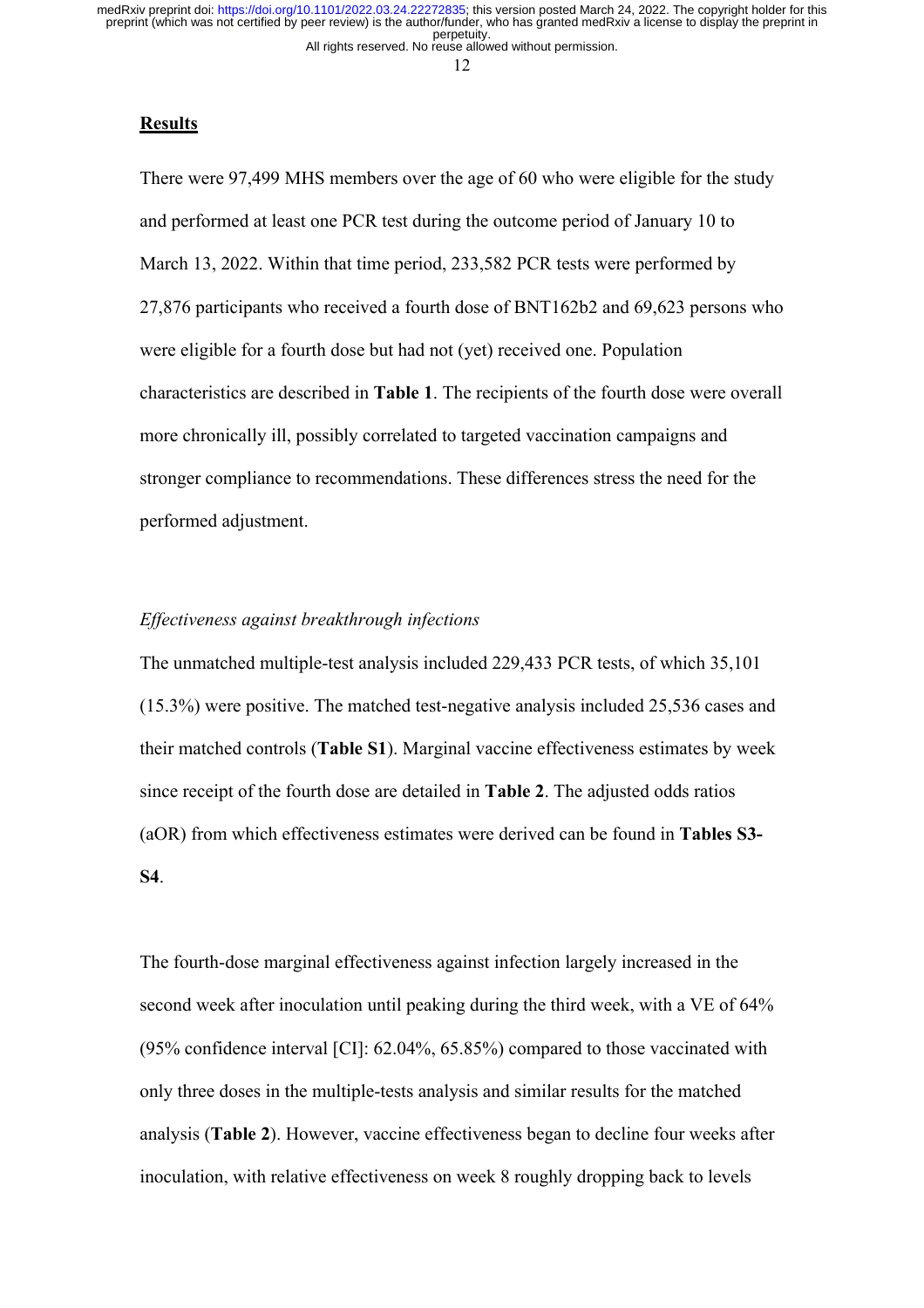13

observed during the first week, and reaching 29.2% (95% CI: 17.74%, 39.07%) by week 9. Similar results were obtained with the matched analysis, although fewer observations led to wide confidence intervals during the last week.

Comorbidities were not significantly associated with the odds of infection (**Table S3- S4**). However, the odds of infection were lower among those 70 years or older in both models. Likewise, having received three or more PCR tests prior to the study period was associated with a significantly reduced odds of infection. The unmatched multiple-test analysis highlighted the importance of controlling for test week, where the odds of infection were highest in late January-early February. Additionally, residing in a nursing home or an assisted living facility was associated with a significant protective effect, with an OR of 0.55 (95% CI: 0.51, 0.59) and 0.62 (95% CI: 0.54, 0.71), respectively.

#### *Effectiveness against severe disease*

There were 194,906 cases and controls included in the multiple-test analysis of severe disease, of which 574 (0.3%) were either hospitalized or died as a result of COVID-19; 406 cases and their matched controls were included in the matched analysis (**Table S2**). There were 106 deaths during the follow-up period, of which 77 were among third-dose-only recipients, and 23 were among fourth-dose vaccinees during the first three weeks after inoculation.

Unlike VE against infection, the VE against severe disease did not vary significantly as a function of time-since-vaccination (**Table 3, Figure 2)**. The marginal effectiveness of the fourth dose compared to a third dose was 86.1% (95% CI: 73.3%, 92.8%) during weeks 6-9 in the multiple-tests analysis.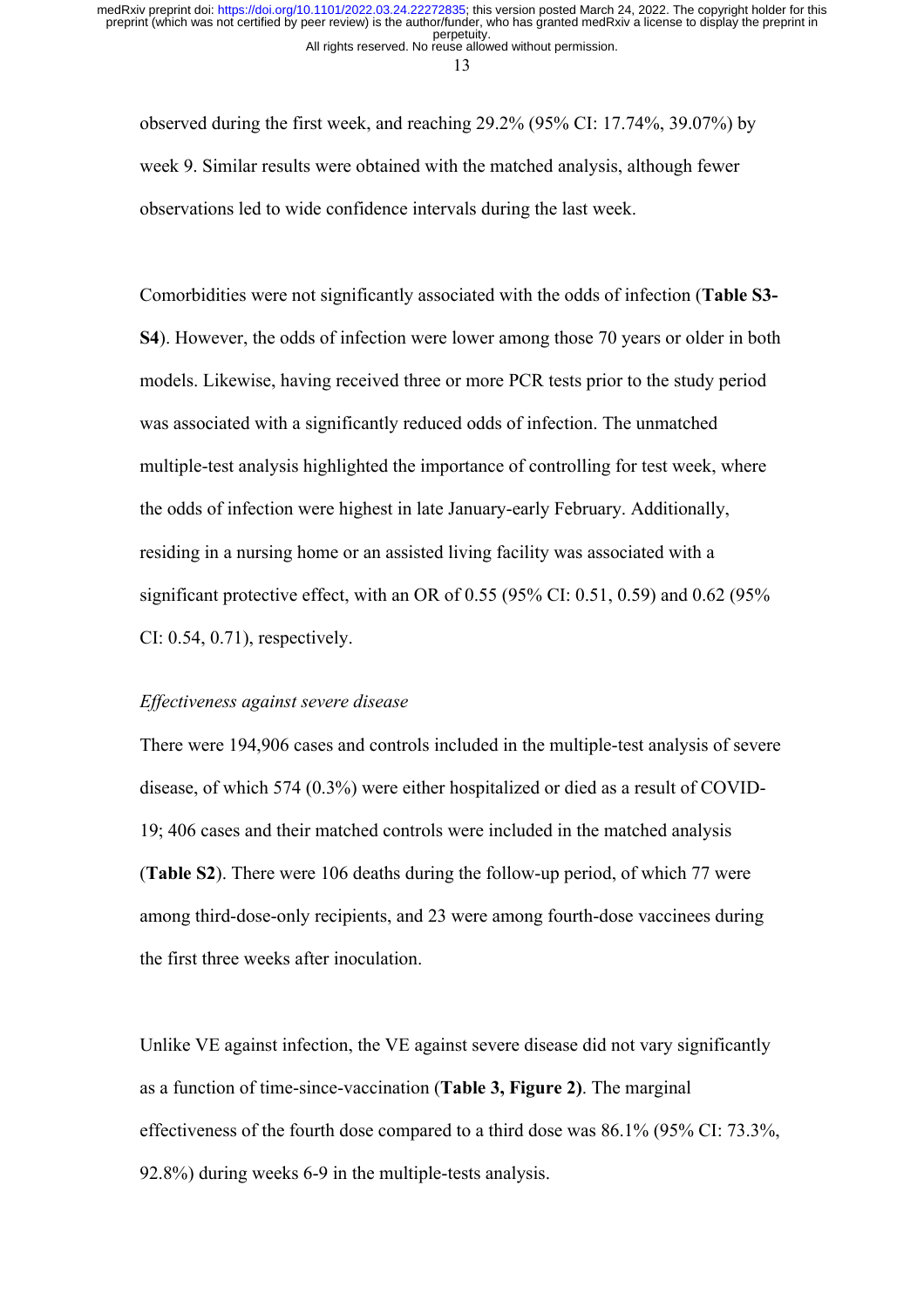All rights reserved. No reuse allowed without permission. perpetuity. preprint (which was not certified by peer review) is the author/funder, who has granted medRxiv a license to display the preprint in medRxiv preprint doi: [https://doi.org/10.1101/2022.03.24.22272835;](https://doi.org/10.1101/2022.03.24.22272835) this version posted March 24, 2022. The copyright holder for this

14

Individuals aged 70 years or older had a significantly higher odds of severe disease, with an OR of 2.34 (95% CI: 1.87, 2.92). Comorbidities were also associated with an increased odds of severe diseases as well (**Tables S5-S6**). The relative paucity of observations limited the power in the matched analysis (**Table 3, Tables S5-S6,** 

**Figure S2**).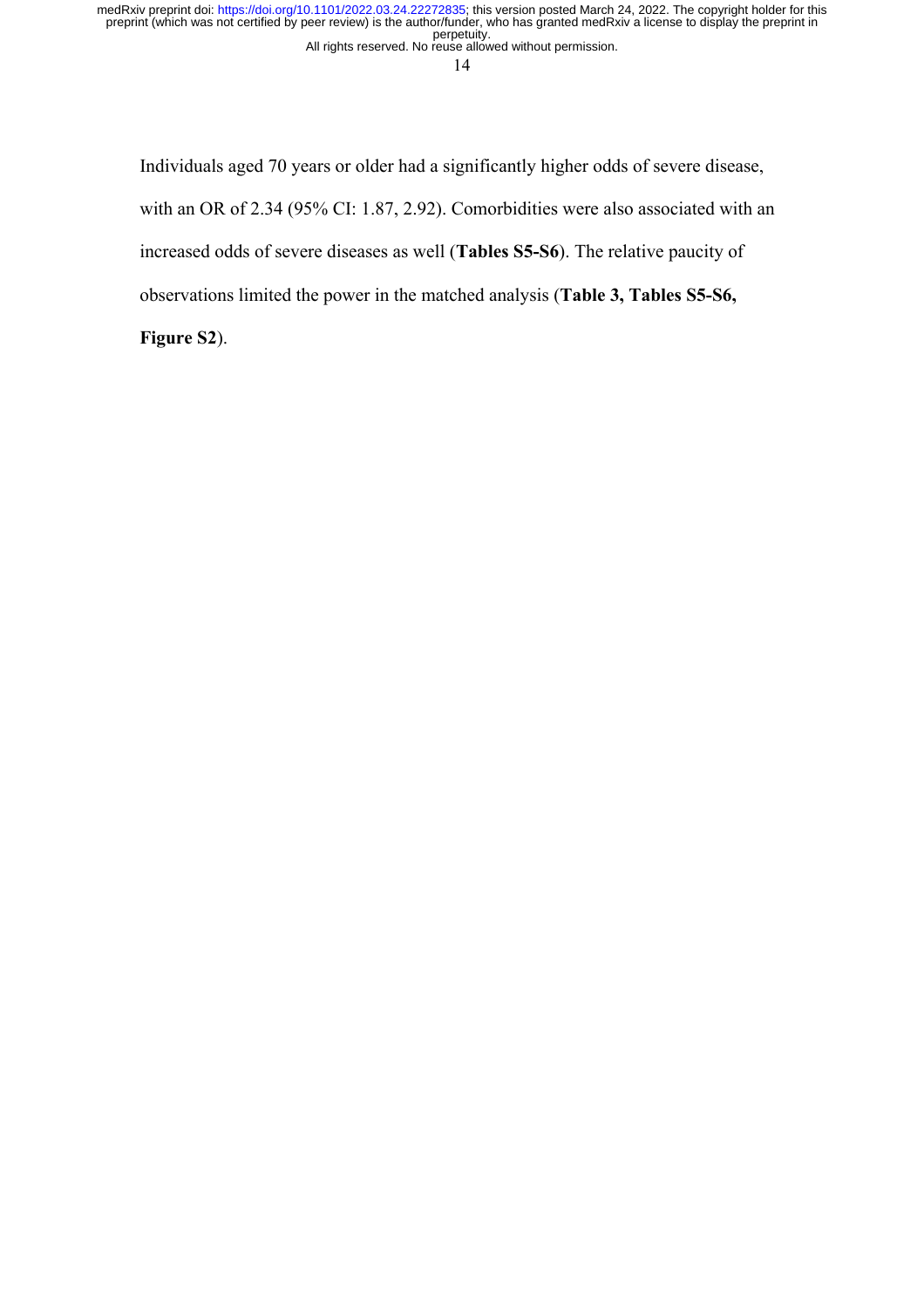All rights reserved. No reuse allowed without permission.

15

#### **Discussion**

This study investigated the relative effectiveness of a fourth dose of the BioNTech/Pfizer mRNA BNT162b2 vaccine compared to the third dose, against both infection with the SARS-CoV-2 Omicron variant and infection resulting in a severe COVID-19 disease, assessed by hospitalizations and mortality, among individuals 60 years of age and older in Israel. Using a test-negative design and performing both a matched analysis and an unmatched multiple-tests analysis, we found a fourth dose provided considerable additional protection against both SARS-CoV-2 infection and severe disease relative to three doses of the vaccine. However, vaccine effectiveness against infection varied over time, peaking during the third week with a VE of 64% (95% CI: 62.0%-65.9%) and declining to 29.2% (95% CI: 17.7%-39.1%) by the end of the 10-week follow-up period.

The waning of vaccine effectiveness against infection is consistent with previous observations for the second and third doses of the BNT162b2b vaccine. 10,11 Nonetheless, compared to the previously demonstrated waning pattern of the relative effectiveness of three doses compared to two doses in real-world settings – which begins around 3 months after inoculation – it appears that effectiveness of the fourth dose wanes sooner, similarly to the fact that the third dose wants sooner than the second dose.<sup>23,11</sup> This more rapid decline is potentially explained by a reduced effectiveness of the BNT162b2b vaccine against the Omicron variant.<sup>24,25</sup> However, comparison of variants in relation to waning protection of sequential vaccine doses cannot be studied today in most Western countries, due to real-world circulation of variants. Additionally, we need to consider that frequent stimulation with the same mRNA vaccine triggers an immunological response that is yet to be fully understood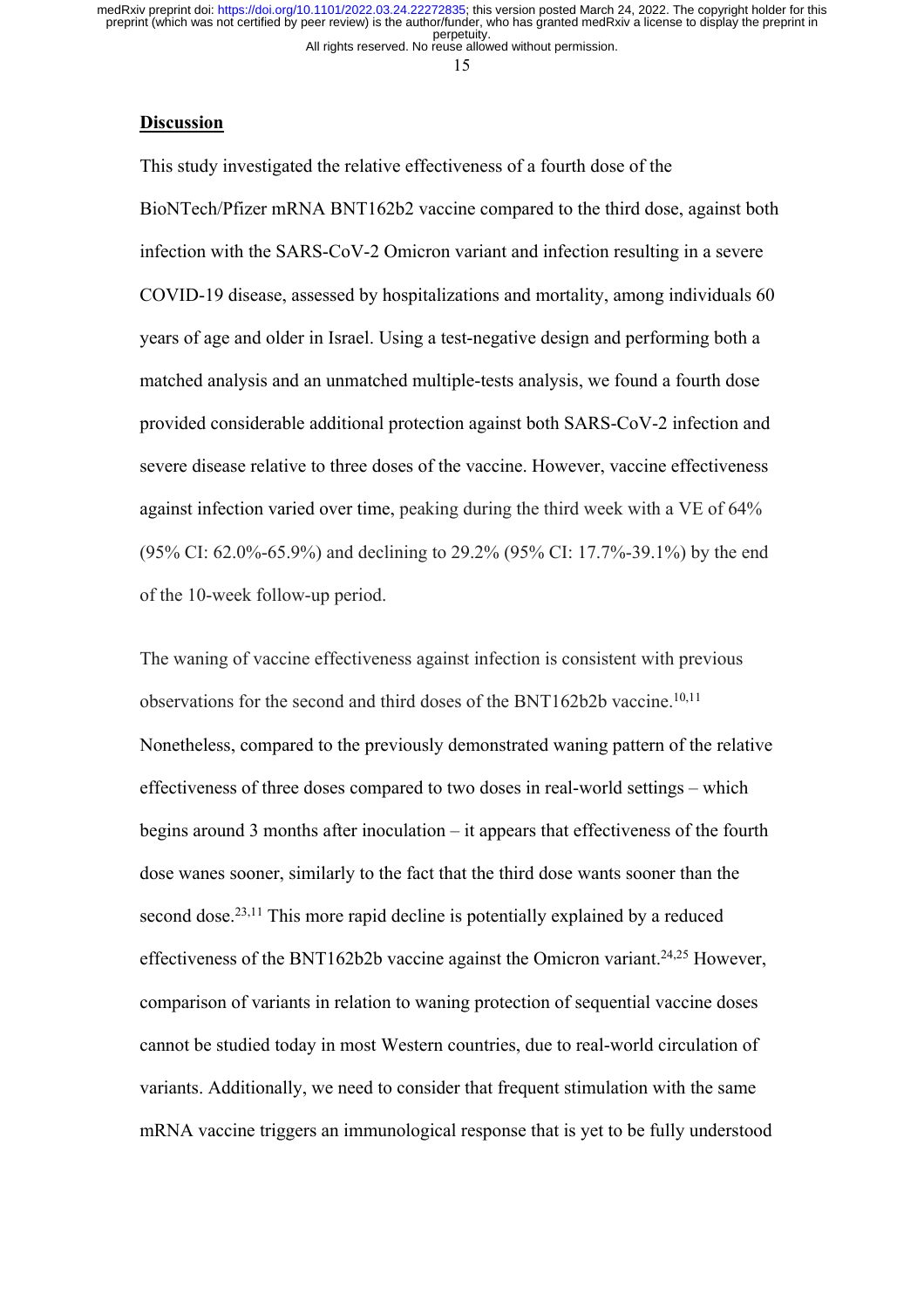16

in terms of duration, effectiveness and patterns of waning when exposed to different variants.

Unlike VE against infection, the relative effectiveness of a fourth dose against severe COVID-19 was maintained at high level (>73%) throughout the 9-week follow-up period, a sustained effect against severe disease that demonstrated in previous doses as well.<sup>20,26</sup> Importantly, it should be noted that severe disease was a relatively rare event, occurring in <1% of both fourth dose and third dose only recipients.

Our analysis is subject to a number of limitations. First, in order to provide timely evidence of the effectiveness of a fourth dose of BNT162b2b vaccine, we were only able to include 10 weeks of data. Although the pattern of a short-term increase in protection against infection followed by waning is already present, long-term effectiveness needs to be evaluated. This is particularly important for estimates of effectiveness of the fourth dose against severe disease. It has been previously demonstrated that protection from previous doses against severe disease wanes more slowly compared to waning of protection against infection.<sup>20,26</sup> Nonetheless, our study suggests a more rapid waning of protection against infection from a fourth dose compared to previous doses; therefore, waning of effectiveness against COVID-19 associated hospitalization and mortality needs to be further examined over a longer period.

A second inherent limitation stems from the varying dominance of different SARS-CoV-2 variants over time. The post-fourth dose period in Israel has been dominated by the Omicron variant, which renders it difficult to assess the relative effectiveness of the fourth dose against other variants, a well-recognized limitation of real-world analyses during this pandemic.<sup>6,27,28</sup> Furthermore, as the eligible population for a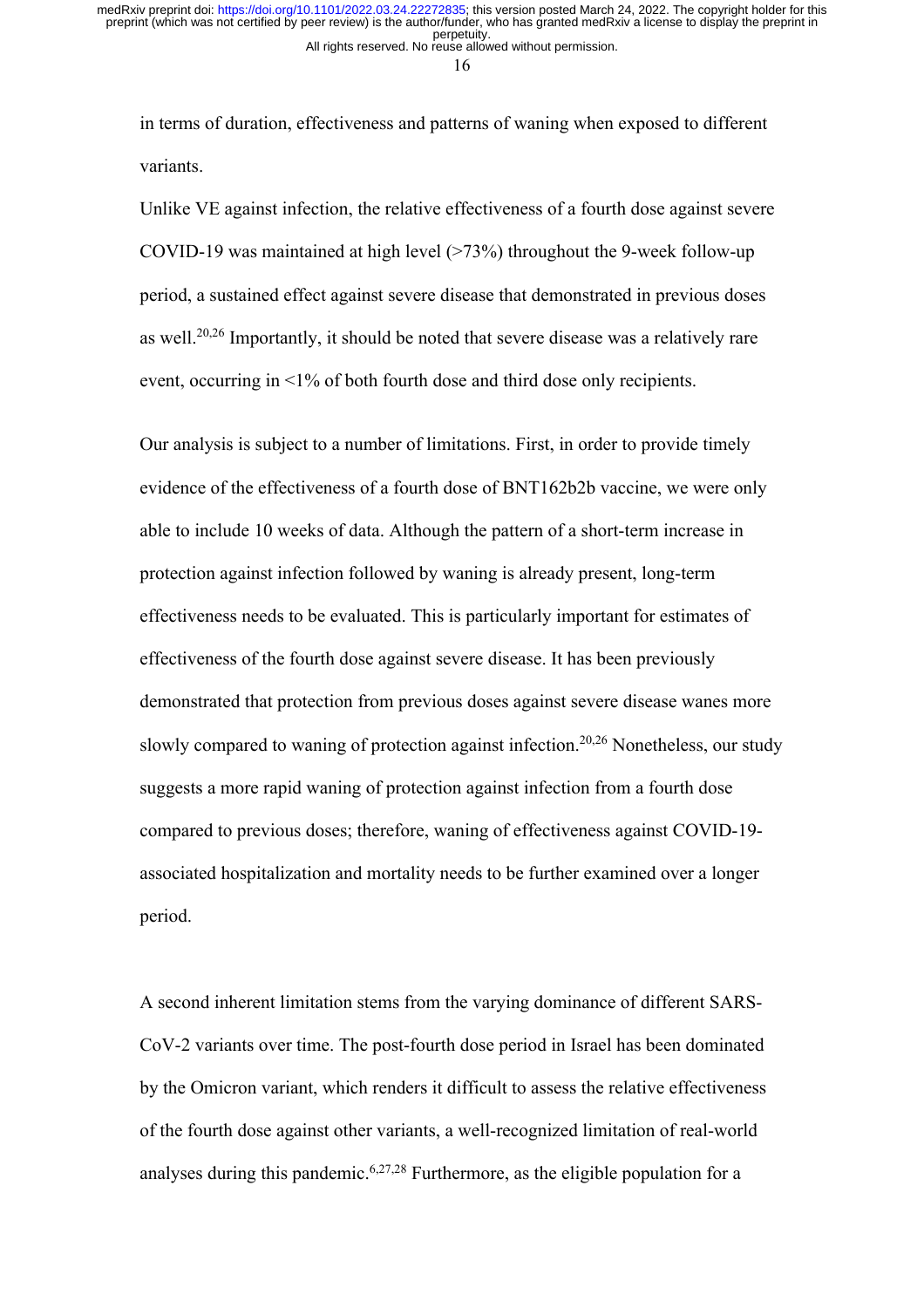All rights reserved. No reuse allowed without permission. perpetuity. preprint (which was not certified by peer review) is the author/funder, who has granted medRxiv a license to display the preprint in medRxiv preprint doi: [https://doi.org/10.1101/2022.03.24.22272835;](https://doi.org/10.1101/2022.03.24.22272835) this version posted March 24, 2022. The copyright holder for this

17

fourth dose was comprised of individuals aged 60 or older, we cannot infer effectiveness and potential waning in younger persons. Additionally, the fourth-dose recipients were overall sicker, a fact that matches targeted vaccination campaigns and previous rollout policies. Adjusting for comorbidities by virtue of an available comprehensive medical history, as well as adjustment and matching by other factors including timing of the third vaccine dose, residential and social factors, and previous testing renders residual confounding less likely.

Lastly, an important limitation relates to the observational nature and the real-world data collection of this study, in particular the lack of pre-defined PCR testing protocols implemented in the study population. This limitation has been elaborately discussed in previous COVID-19 observational studies, and could lead to potential biases relating to healthcare-seeking behavior.<sup>6,11,29,30</sup> The test-negative design, which does not assume those who are not tested are eligible to serve as uninfected controls, aims to somewhat mitigate this potential bias. Furthermore, some studies have included rapid antigen tests in their analysis, treating them equally to PCR tests, whereas this study did not. While we admittedly have fewer observations by excluding rapid antigen tests, such tests are generally considered less reliable, and negative at-home tests are not reported. Furthermore, a PCR-test-for-all policy was in place for the examined age group (60 years or older, eligible for a fourth dose) during the follow-up period, making testing accessible to the study population.

# *Conclusions:*

In conclusion, this study demonstrated a significant additional protection against both SARS-CoV-2 infection and severe disease relative to three doses of the vaccine. However, vaccine effectiveness against infection varied over time, peaking during the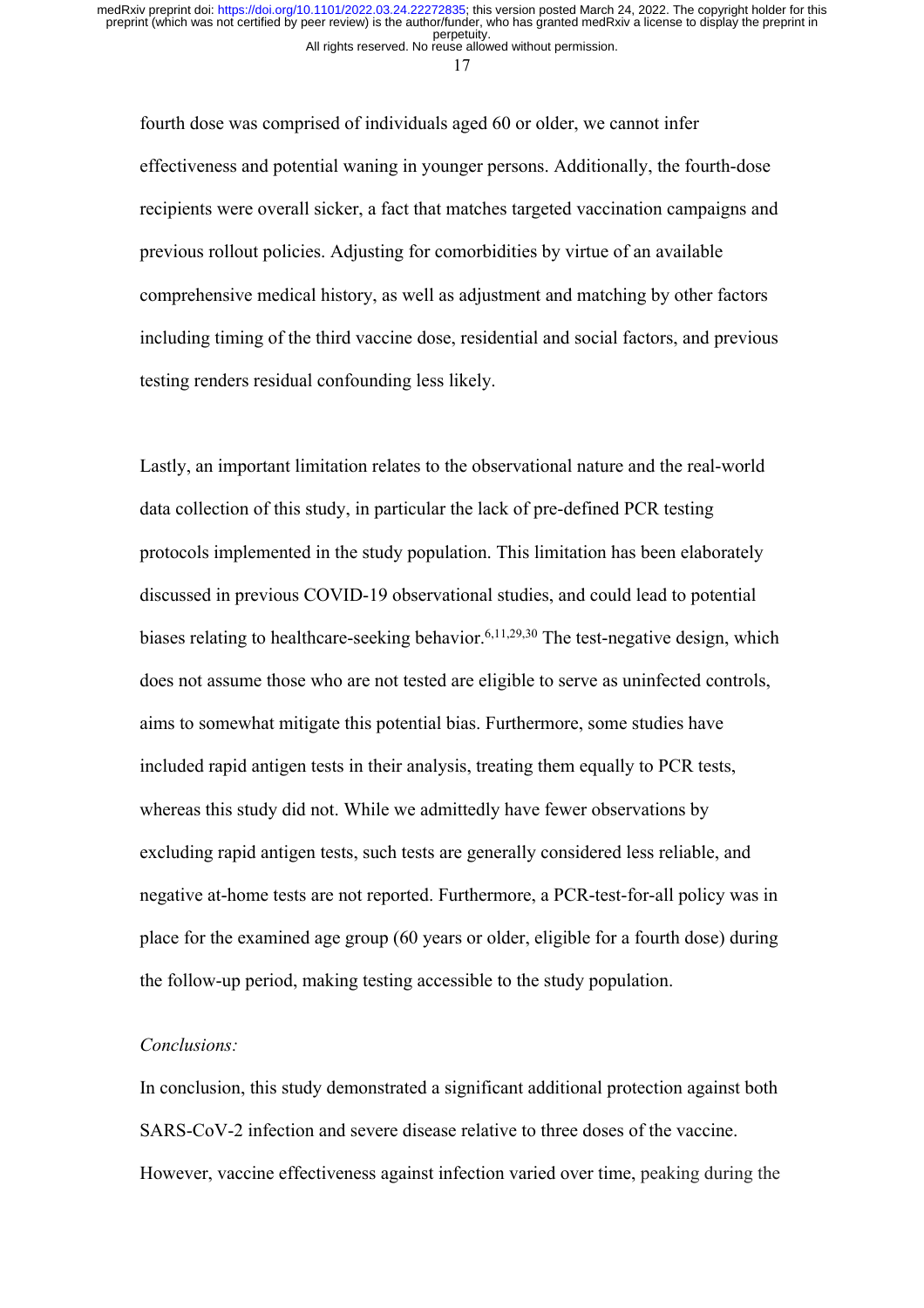All rights reserved. No reuse allowed without permission. perpetuity. preprint (which was not certified by peer review) is the author/funder, who has granted medRxiv a license to display the preprint in medRxiv preprint doi: [https://doi.org/10.1101/2022.03.24.22272835;](https://doi.org/10.1101/2022.03.24.22272835) this version posted March 24, 2022. The copyright holder for this

18

third week with a VE of 64% and declining to 29.2% by the end of the 10-week follow-up period. Thus, effectiveness of the fourth dose against infection wanes sooner than that of the third dose. Unlike VE against infection, the relative effectiveness of a fourth dose against severe COVID-19 was maintained at high level (>73%) throughout the 9-week follow-up period, though severe disease was a relatively rare event, occurring in <1% of both fourth dose and third dose only recipients.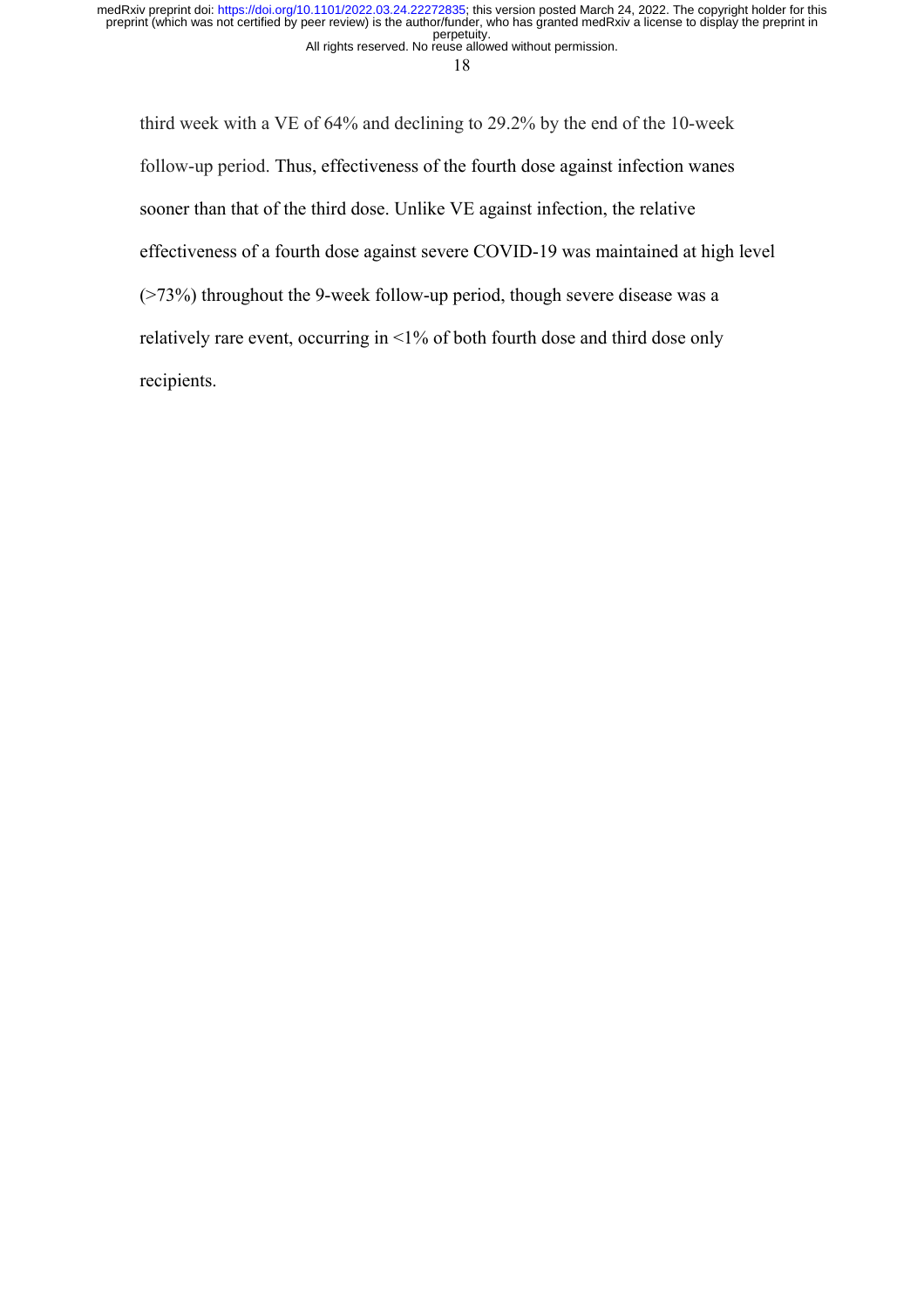All rights reserved. No reuse allowed without permission. perpetuity. preprint (which was not certified by peer review) is the author/funder, who has granted medRxiv a license to display the preprint in medRxiv preprint doi: [https://doi.org/10.1101/2022.03.24.22272835;](https://doi.org/10.1101/2022.03.24.22272835) this version posted March 24, 2022. The copyright holder for this

19

# **References**

- 1. COVID-19 in Israel dashboard [Internet]. [cited 2022 Mar 5];Available from: https://datadashboard.health.gov.il/COVID-19/general
- 2. Seow J, Graham C, Merrick B, et al. Longitudinal observation and decline of neutralizing antibody responses in the three months following SARS-CoV-2 infection in humans. Nat Microbiol [Internet] 2020;5(12):1598–607. Available from: https://doi.org/10.1038/s41564-020-00813-8
- 3. Ruopp MD, Strymish J, Dryjowicz-Burek J, Creedon K, Gupta K. Durability of SARS-CoV-2 IgG Antibody Among Residents in a Long-Term Care Community. J Am Med Dir Assoc [Internet] 2021;22(3):510–1. Available from: https://pubmed.ncbi.nlm.nih.gov/33515497
- 4. Shrotri M, Navaratnam AMD, Nguyen V, et al. Spike-antibody waning after second dose of BNT162b2 or ChAdOx1. Lancet [Internet] 2021 [cited 2021 Jul 22];0(0). Available from:

http://www.thelancet.com/article/S0140673621016421/fulltext

- 5. Mizrahi B, Lotan R, Kalkstein N, et al. Correlation of SARS-CoV-2 breakthrough infections to time-from-vaccine. Nat Commun 2021;12(1):1–5.
- 6. Patalon T, Gazit S, Pitzer VE, et al. Odds of Testing Positive for SARS-CoV-2 Following Receipt of 3 vs 2 Doses of the BNT162b2 mRNA Vaccine. JAMA Intern Med [Internet] 2021 [cited 2021 Dec 3];Available from: https://jamanetwork.com/journals/jamainternalmedicine/fullarticle/2786890
- 7. Bar-On YM, Goldberg Y, Mandel M, et al. Protection of BNT162b2 Vaccine Booster against Covid-19 in Israel. N Engl J Med 2021;385(15):1393–400.
- 8. Levine-Tiefenbrun M, Yelin I, Alapi H, et al. Viral loads of Delta-variant SARS-CoV-2 breakthrough infections after vaccination and booster with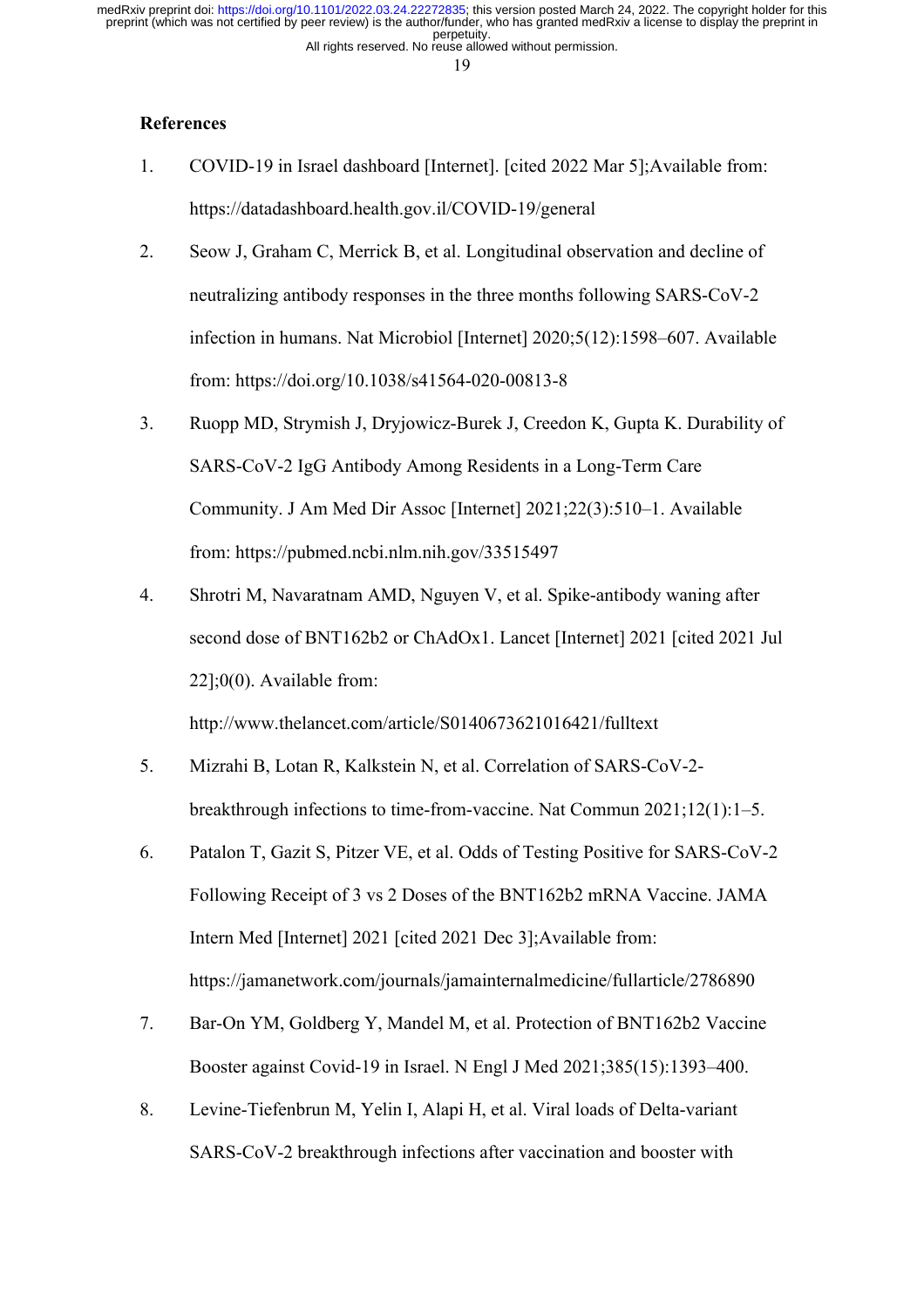20

BNT162b2. Nat Med 2021 2021;1–3.

- 9. SARS-CoV-2 variants in analyzed sequences, Israel [Internet]. [cited 2021 Dec 30];Available from: https://ourworldindata.org/grapher/covid-variantsarea?country=~ISR
- 10. Levine-Tiefenbrun M, Yelin I, Alapi H, et al. Waning of SARS-CoV-2 booster viral-load reduction effectiveness. Nat Commun [Internet] 2022;13(1):1237. Available from: https://doi.org/10.1038/s41467-022-28936-y
- 11. Patalon T, Saciuk Y, Ma M, et al. Waning Effectiveness of the Third Dose of the BNT162b2 mRNA COVID-19 Vaccine. medRxiv [Internet] 2022 [cited 2022 Feb 27];2022.02.25.22271494. Available from: https://www.medrxiv.org/content/10.1101/2022.02.25.22271494v1
- 12. Israeli Ministry of Health. Fourth Dose of the Vaccine Approved for People with a Weakened Immune System [Internet]. 2021;Available from: https://www.gov.il/en/departments/news/30122021-05
- 13. Shalev V, Chodick G, Goren I, Silber H, Kokia E, Heymann AD. The use of an automated patient registry to manage and monitor cardiovascular conditions and related outcomes in a large health organization. Int J Cardiol 2011;152(3):345–9.
- 14. Weitzman D, Chodick G, Shalev V, Grossman C, Grossman E. Prevalence and factors associated with resistant hypertension in a large health maintenance organization in Israel. Hypertension 2014;64(3):501–7.
- 15. Chodick G, Heymann AD, Shalev V, Kookia E. The epidemiology of diabetes in a large Israeli HMO. Eur J Epidemiol 2003;18(12):1143–6.
- 16. Coresh J, Turin TC, Matsushita K, et al. Decline in estimated glomerular filtration rate and subsequent risk of end-stage renal disease and mortality.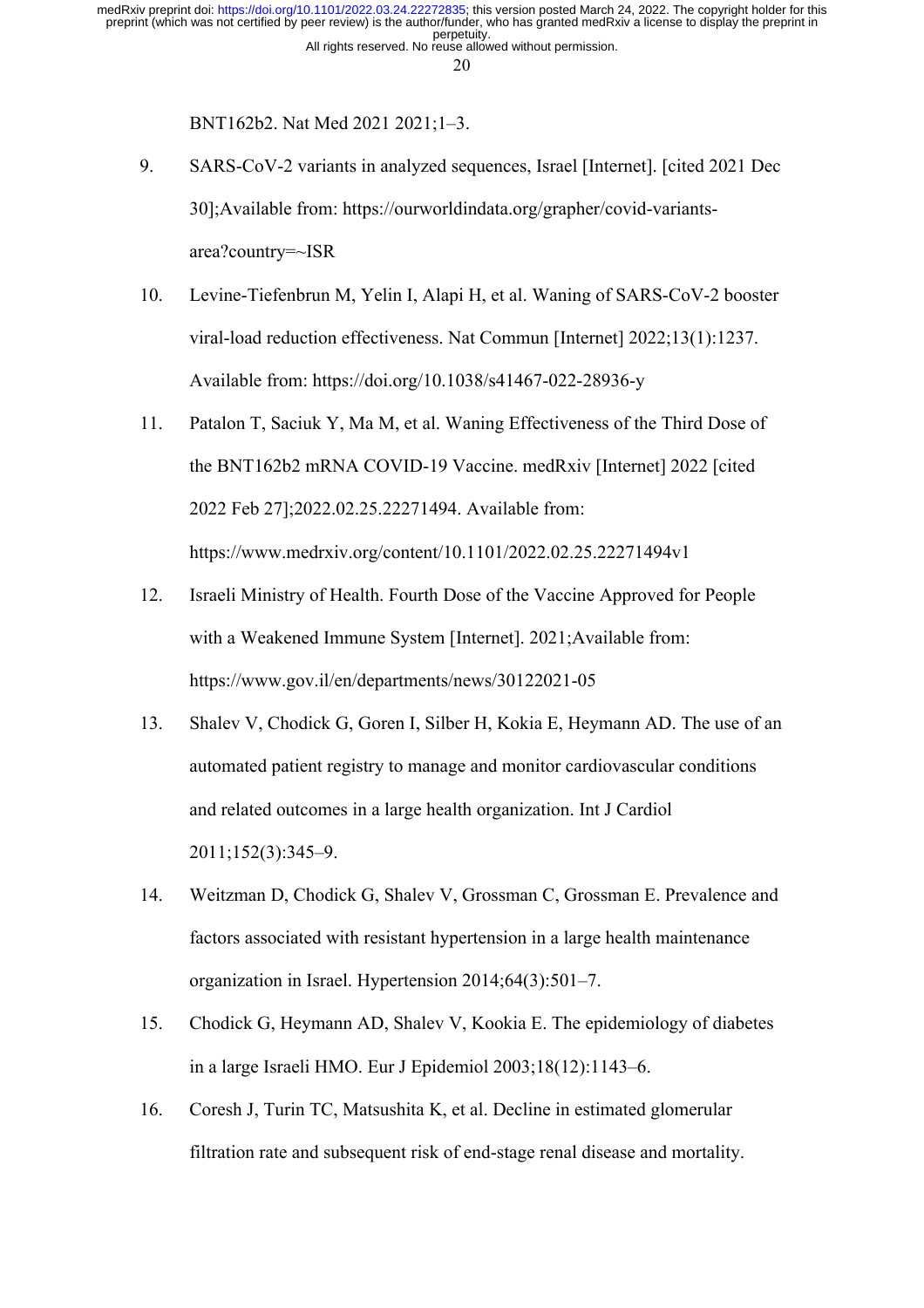JAMA - J Am Med Assoc 2014;311(24):2518–31.

- 17. Dagan N, Barda N, Kepten E, et al. BNT162b2 mRNA Covid-19 Vaccine in a Nationwide Mass Vaccination Setting. N Engl J Med 2021;384(15).
- 18. Dean NE, Hogan JW, Schnitzer ME. Covid-19 Vaccine Effectiveness and the Test-Negative Design. https://doi.org/101056/NEJMe2113151 [Internet] 2021 [cited 2021 Oct 18];385(15):1431–3. Available from: https://www.nejm.org/doi/full/10.1056/NEJMe2113151
- 19. Abu-Raddad LJ, Chemaitelly H, Butt AA. Effectiveness of the BNT162b2 Covid-19 Vaccine against the B.1.1.7 and B.1.351 Variants. N Engl J Med [Internet] 2021 [cited 2022 Jan 2];385(2):187–9. Available from: https://www.nejm.org/doi/full/10.1056/NEJMc2104974
- 20. Chemaitelly H, Tang P, Hasan MR, et al. Waning of BNT162b2 Vaccine Protection against SARS-CoV-2 Infection in Qatar. N Engl J Med 2021;385(24):e83.
- 21. Goldberg Y, Mandel M, Bar-On YM, et al. Waning Immunity after the BNT162b2 Vaccine in Israel. N Engl J Med 2021;385(24):e85.
- 22. Ballinger GA. Using Generalized Estimating Equations for Longitudinal Data Analysis: https://doi.org/101177/1094428104263672 2016;7(2):127–50.
- 23. Chemaitelly H, Ayoub HH, Almukdad S, et al. Duration of protection of BNT162b2 and mRNA-1273 COVID-19 vaccines against symptomatic SARS-CoV-2 Omicron infection in Qatar. medRxiv [Internet] 2022 [cited 2022 Mar 20];2022.02.07.22270568. Available from: https://www.medrxiv.org/content/10.1101/2022.02.07.22270568v1
- 24. Girard B, Tomassini JE, Deng W, et al. mRNA-1273 Vaccine-elicited Neutralization of SARS-CoV-2 Omicron in Adolescents and Children.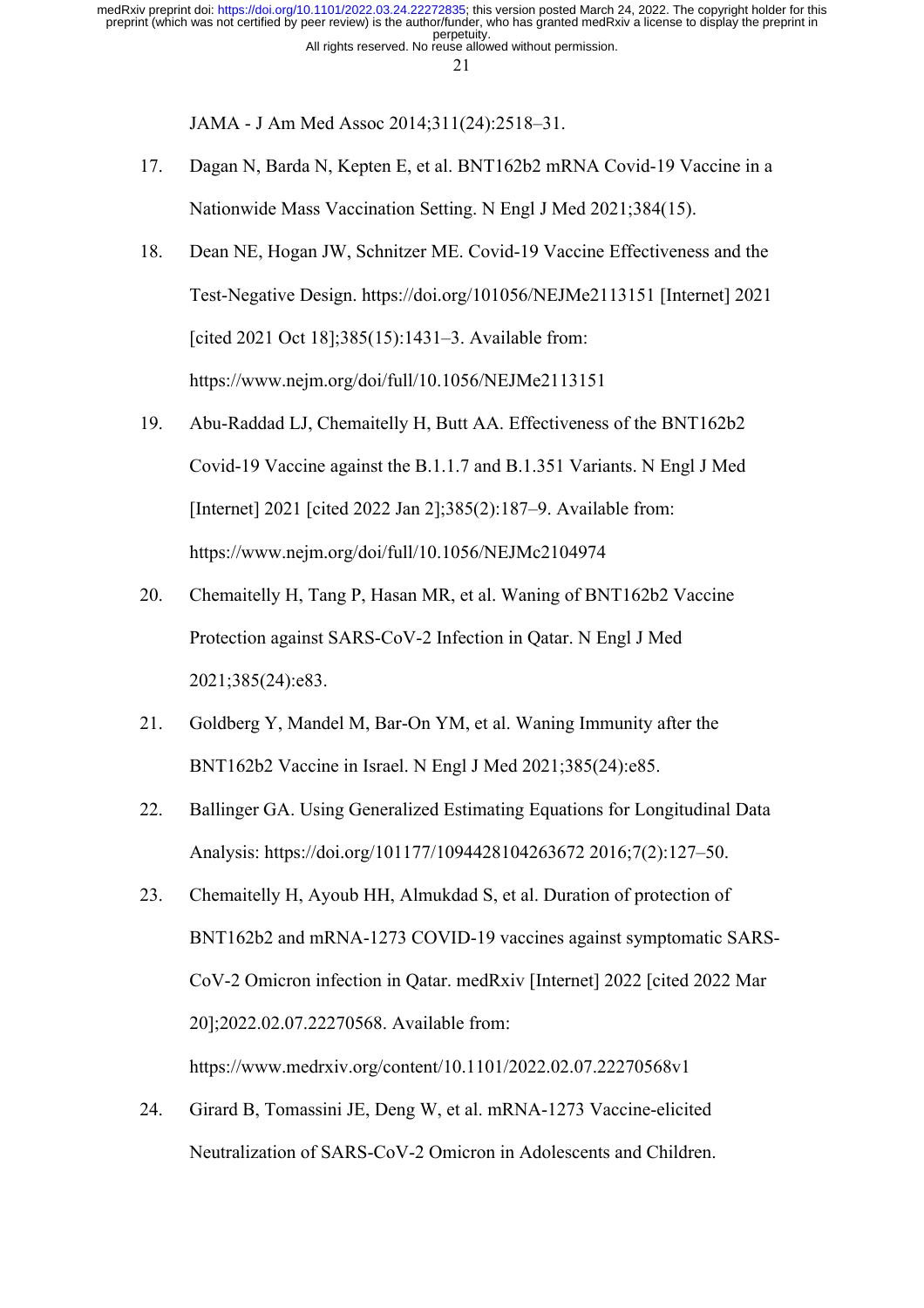22

medRxiv Prepr Serv Heal Sci [Internet] 2022 [cited 2022 Feb 8];Available from: https://pubmed.ncbi.nlm.nih.gov/35118475/

- 25. Abu-Raddad LJ, Chemaitelly H, Ayoub HH, et al. Effect of mRNA Vaccine Boosters against SARS-CoV-2 Omicron Infection in Qatar. N Engl J Med [Internet] 2022;Available from: https://doi.org/10.1056/NEJMoa2200797
- 26. Tenforde MW, Self WH, Naioti EA, et al. Sustained Effectiveness of Pfizer-BioNTech and Moderna Vaccines Against COVID-19 Associated Hospitalizations Among Adults — United States, March–July 2021. Morb Mortal Wkly Rep 2021;70(34):1156.
- 27. Levine-Tiefenbrun M, Yelin I, Alapi H, et al. Viral loads of Delta-variant SARS-CoV2 breakthrough infections following vaccination and booster with the BNT162b2 vaccine. medRxiv [Internet] 2021 [cited 2021 Oct 5];2021.08.29.21262798. Available from: https://www.medrxiv.org/content/10.1101/2021.08.29.21262798v1
- 28. Gazit S, Mizrahi B, Kalkstein N, et al. BNT162b2 mRNA Vaccine Effectiveness Given Confirmed Exposure: Analysis of Household Members of COVID-19 Patients. Clin Infect Dis [Internet] 2021 [cited 2021 Dec 3];Available from: https://academic.oup.com/cid/advancearticle/doi/10.1093/cid/ciab973/6437962
- 29. Bar-On YM, Goldberg Y, Mandel M, et al. Protection of BNT162b2 Vaccine Booster against Covid-19 in Israel. N Engl J Med 2021;385(15):1393–400.
- 30. Mizrahi B, Lotan R, Kalkstein N, et al. Correlation of SARS-CoV-2 breakthrough infections to time-from-vaccine. Nat Commun 2021;12(1):1–5.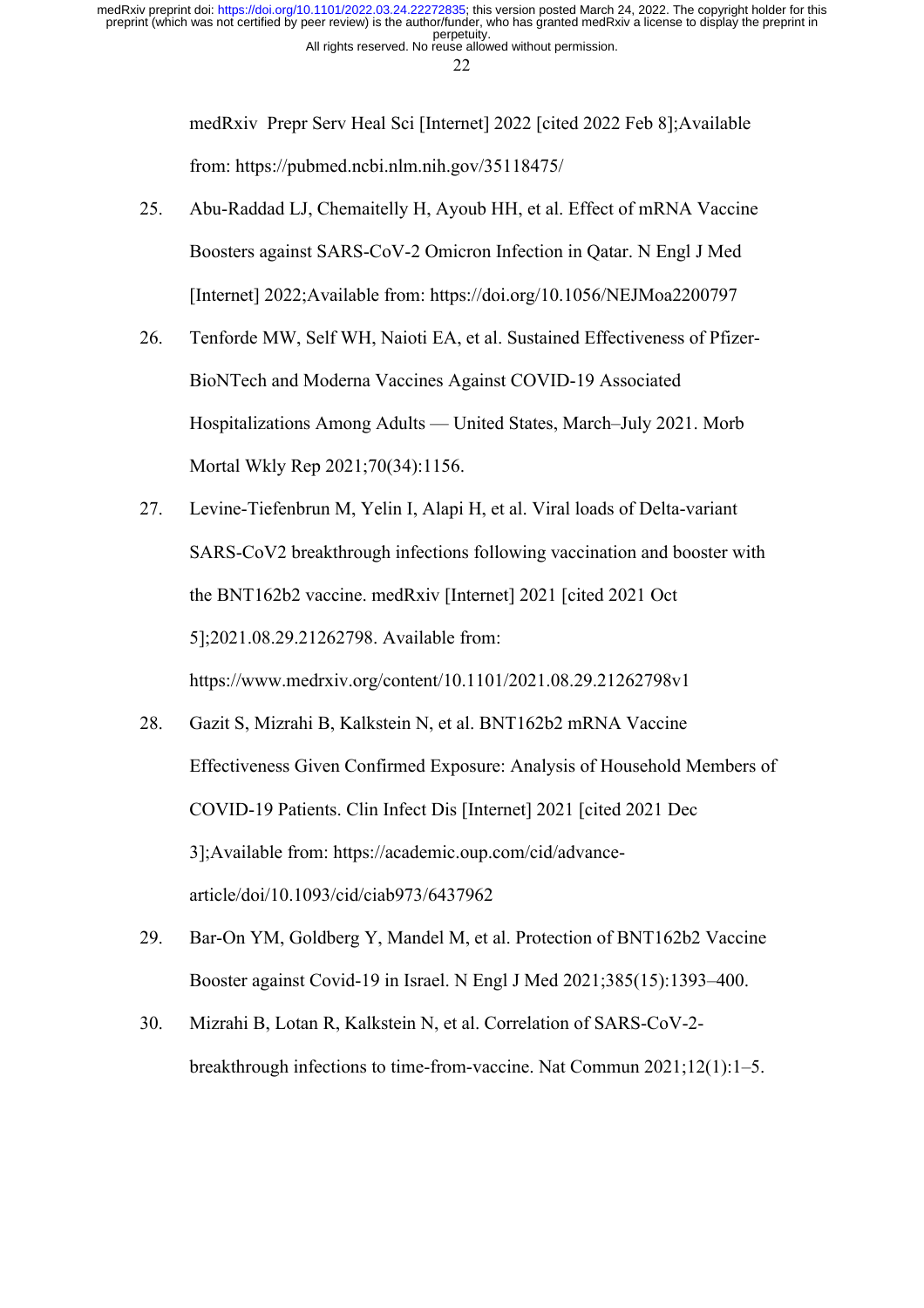All rights reserved. No reuse allowed without permission.

23

# **Figures and Tables**

**Table 1.** Demographic characteristics of individuals with at least 3 doses of vaccine who were tested between January 10, 2022 – March 13, 2022

|                          | 3-dose vaccinated | 4-dose vaccinated | Overall          |
|--------------------------|-------------------|-------------------|------------------|
|                          | $(N=69623)$       | $(N=27876)$       | $(N=97499)$      |
| <b>Sex</b>               |                   |                   |                  |
| Female                   | 37777 (54.3%)     | 15583 (55.9%)     | 53360 (54.7%)    |
| Male                     | 31846 (45.7%)     | 12293 (44.1%)     | 44139 (45.3%)    |
| Age                      |                   |                   |                  |
| Mean (SD)                | 70.1(7.63)        | 72.6 (8.66)       | 70.8 (8.02)      |
| Median [Min, Max]        | 68.8 [60.0, 104]  | 71.2 [60.0, 108]  | 69.4 [60.0, 108] |
| <b>SES</b>               |                   |                   |                  |
| $High (7-10)$            | 29759 (42.7%)     | 10723 (38.5%)     | 40482 (41.5%)    |
| Middle $(4-6)$           | 31814 (45.7%)     | 13243 (47.5%)     | 45057 (46.2%)    |
| Low $(1-3)$              | 8050 (11.6%)      | 3910 (14.0%)      | 11960 (12.3%)    |
| <b>CVD</b>               |                   |                   |                  |
| No                       | 51897 (74.5%)     | 19807 (71.1%)     | 71704 (73.5%)    |
| Yes                      | 17726 (25.5%)     | 8069 (28.9%)      | 25795 (26.5%)    |
| <b>DM</b>                |                   |                   |                  |
| No                       | 53004 (76.1%)     | 20151 (72.3%)     | 73155 (75.0%)    |
| Yes                      | 16619 (23.9%)     | 7725 (27.7%)      | 24344 (25.0%)    |
| <b>Hypertension</b>      |                   |                   |                  |
| No                       | 31704 (45.5%)     | 11034 (39.6%)     | 42738 (43.8%)    |
| Yes                      | 37919 (54.5%)     | 16842 (60.4%)     | 54761 (56.2%)    |
| <b>CKD</b>               |                   |                   |                  |
| No                       | 46043 (66.1%)     | 16366 (58.7%)     | 62409 (64.0%)    |
| Yes                      | 23580 (33.9%)     | 11510 (41.3%)     | 35090 (36.0%)    |
| <b>COPD</b>              |                   |                   |                  |
| No                       | 65301 (93.8%)     | 25929 (93.0%)     | 91230 (93.6%)    |
| Yes                      | 4322 (6.2%)       | 1947 (7.0%)       | $6269(6.4\%)$    |
| Obesity (BMI $\geq 30$ ) |                   |                   |                  |
| No                       | 53598 (77.0%)     | 20904 (75.0%)     | 74502 (76.4%)    |
| Yes                      | 16025 (23.0%)     | 6972 (25.0%)      | 22997 (23.6%)    |
| Immunosuppression        |                   |                   |                  |
| No                       | 60690 (87.2%)     | 23740 (85.2%)     | 84430 (86.6%)    |
| Yes                      | 8933 (12.8%)      | 4136 (14.8%)      | 13069 (13.4%)    |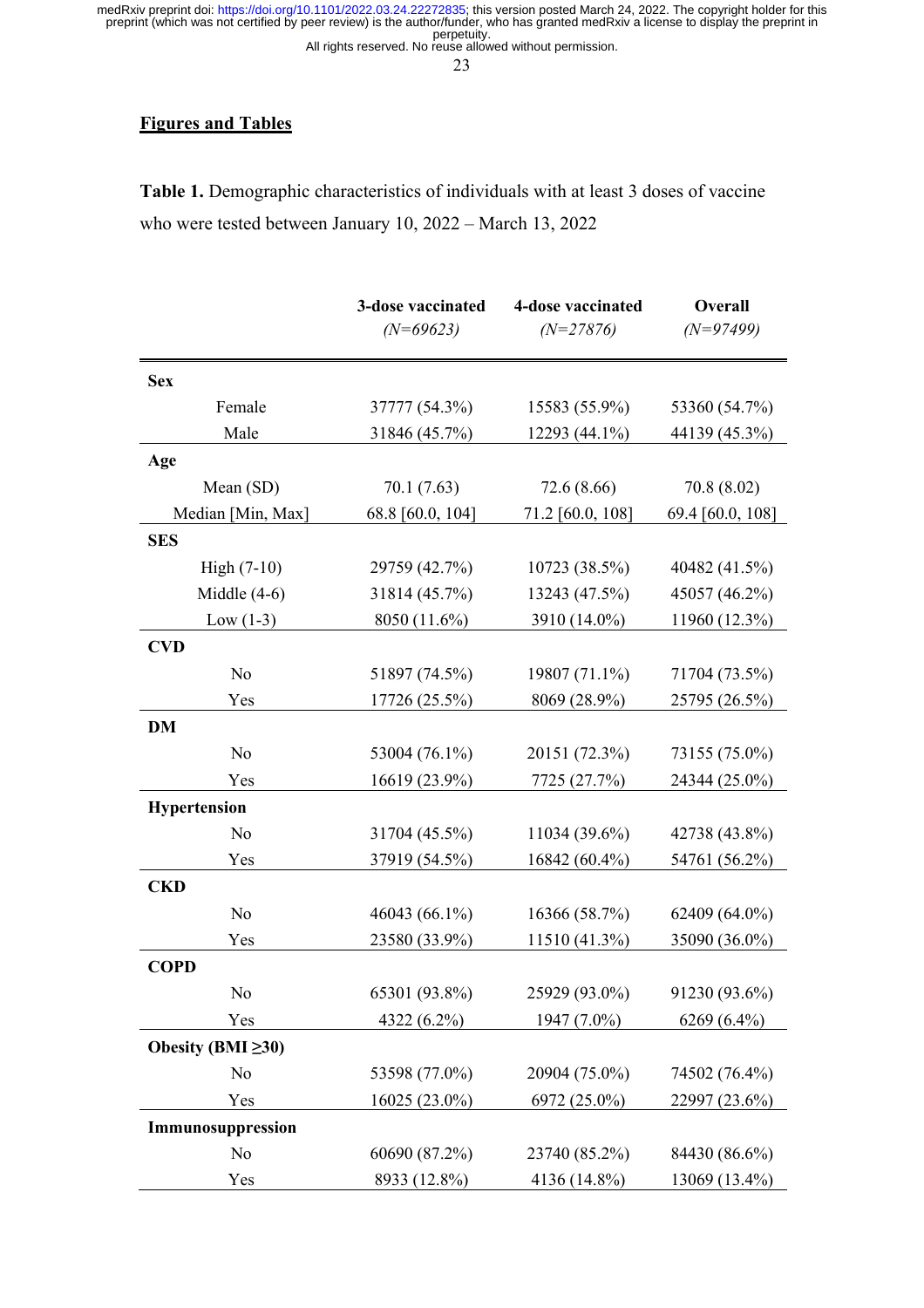All rights reserved. No reuse allowed without permission.

24

| <b>Assisted Living</b>       |               |                |               |
|------------------------------|---------------|----------------|---------------|
| No                           | 68892 (99.0%) | 27318 (98.0%)  | 96210 (98.7%) |
| Yes                          | 731 (1.0%)    | 558 (2.0%)     | 1289 (1.3%)   |
| <b>Nursing Home</b>          |               |                |               |
| No                           | 68078 (97.8%) | 26182 (93.9%)  | 94260 (96.7%) |
| Yes                          | 1545 (2.2%)   | 1694 $(6.1\%)$ | 3239 (3.3%)   |
| <b>Test-taking behaviors</b> |               |                |               |
| $0$ prev. tests              | 12507 (18.0%) | 4502 (16.2%)   | 17009 (17.4%) |
| 1-2 prev. tests              | 21295 (30.6%) | 7569 (27.2%)   | 28864 (29.6%) |
| $3 \ge$ prev. tests          | 35821 (51.4%) | 15805 (56.7%)  | 51626 (53.0%) |
| Third dose month             |               |                |               |
| $2021 - 8$                   | 64172 (92.2%) | 26924 (96.6%)  | 91096 (93.4%) |
| 2021-9                       | 4407 (6.3%)   | 849 (3.0%)     | 5256 (5.4%)   |
| $2021 - 10$                  | 995 (1.4%)    | $103(0.4\%)$   | $1098(1.1\%)$ |
| $2021 - 11$                  | 49 $(0.1\%)$  | $0(0\%)$       | 49 (0.1%)     |

SD – Standard Deviation; SES – Socioeconomic status on a scale from 1 (lowest) to 10; DM – Diabetes Mellitus; CKD – Chronic Kidney Disease; COPD – Chronic Obstructive Pulmonary Disease; BMI – Body Mass Index.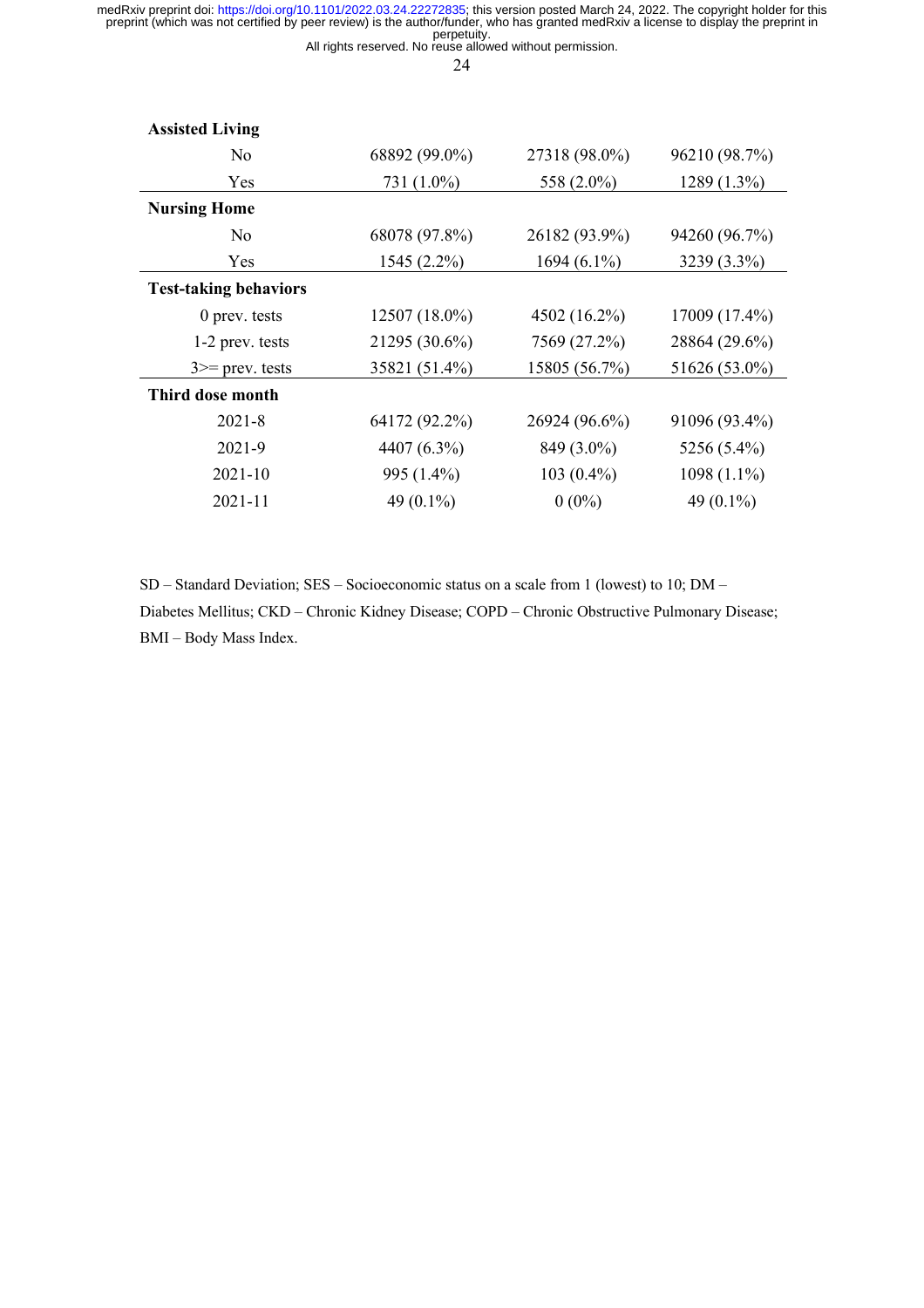All rights reserved. No reuse allowed without permission.

25

## **Table 2. Adjusted fourth dose marginal vaccine effectiveness (VE) against SARS-**

**CoV-2 infection.** VE was defined as 100%\*[1-(Odds Ratio)] for each of the weeksince-vaccination intervals. The reference group is those who only received three doses of BNT162b2. ORs were adjusted for comorbidities, age group, nursing home or assisted living residence, previous test-taking behavior, biological sex, calendrical week of testing, residential socioeconomic status, the month of receipt of the third dose.

| Time after fourth |                                |                                |
|-------------------|--------------------------------|--------------------------------|
| dose receipt      | <b>Multiple tests analysis</b> | <b>Matched analysis</b>        |
| $7-13d$           | 45.97% (43.66%, 48.19%)        | 56.05% (53.41%, 58.53%)        |
| 14-20 d           | $61.79\%$ (59.89%, 63.6%)      | 64.29% (61.73%, 66.68%)        |
| $21-27d$          | 64.00% (62.04%, 65.85%)        | $63.02\%$ $(60.03\%, 65.78\%)$ |
| $28-34d$          | $61.02\%$ (58.62%, 63.28%)     | 59.51% (55.63%, 63.05%)        |
| $35-41d$          | 58.80% (55.73%, 61.65%)        | 56.32% (50.94%, 61.11%)        |
| 42-48 $d$         | 57.11\%, (53.36\%, 60.56\%)    | 49.02% (41.04%, 55.92%)        |
| 49-55 d           | 52.77% (48.17%, 56.97%)        | 41.93% (31.56%, 50.72%)        |
| $56-62$ d         | 42.50% (36.41%, 48%)           | 41.50% (29.58%, 51.41%)        |
| $63-69d$          | 29.20% (17.74%, 39.07%)        | 27.08% (4.24%, 44.47%)         |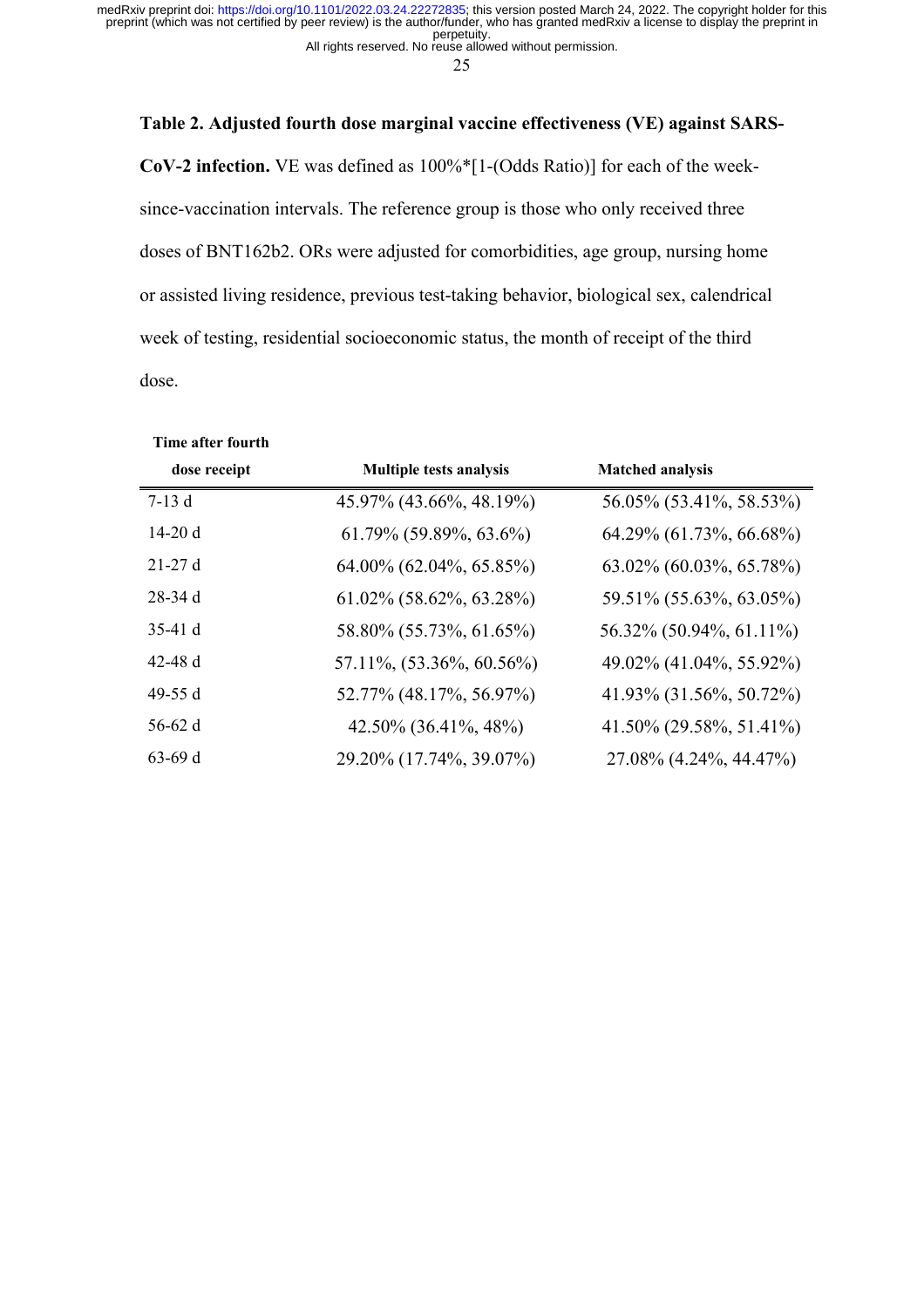All rights reserved. No reuse allowed without permission. perpetuity. preprint (which was not certified by peer review) is the author/funder, who has granted medRxiv a license to display the preprint in medRxiv preprint doi: [https://doi.org/10.1101/2022.03.24.22272835;](https://doi.org/10.1101/2022.03.24.22272835) this version posted March 24, 2022. The copyright holder for this

26

# **Table 3. Adjusted fourth dose marginal vaccine effectiveness (VE) against severe**

**COVID-19.** VE was defined as 100%\*[1-(Odds Ratio)] for each time-since-

vaccination interval. The reference group is those who only received three doses of

BNT162b2. ORs were adjusted for comorbidities, age group, nursing home or assisted

living residence, previous test-taking behavior, biological sex, calendrical week of

testing, residential socioeconomic status, the month of receipt of the third dose.

| Time after fourth<br>dose receipt | <b>Multiple tests</b><br>analysis | <b>Matched analysis</b> |
|-----------------------------------|-----------------------------------|-------------------------|
| $7-27d$                           | 73.4% (66.46%, 78.97%)            | 82.5% (70.48%, 89.59%)  |
| $28-48d$                          | 73.8% (64.26%, 80.82%)            | 70.3% (37.37%, 85.9%)   |
| 49-69 d                           | 86.1% (73.3%, 92.77%)             | 87.1% (0%, 98.36%)      |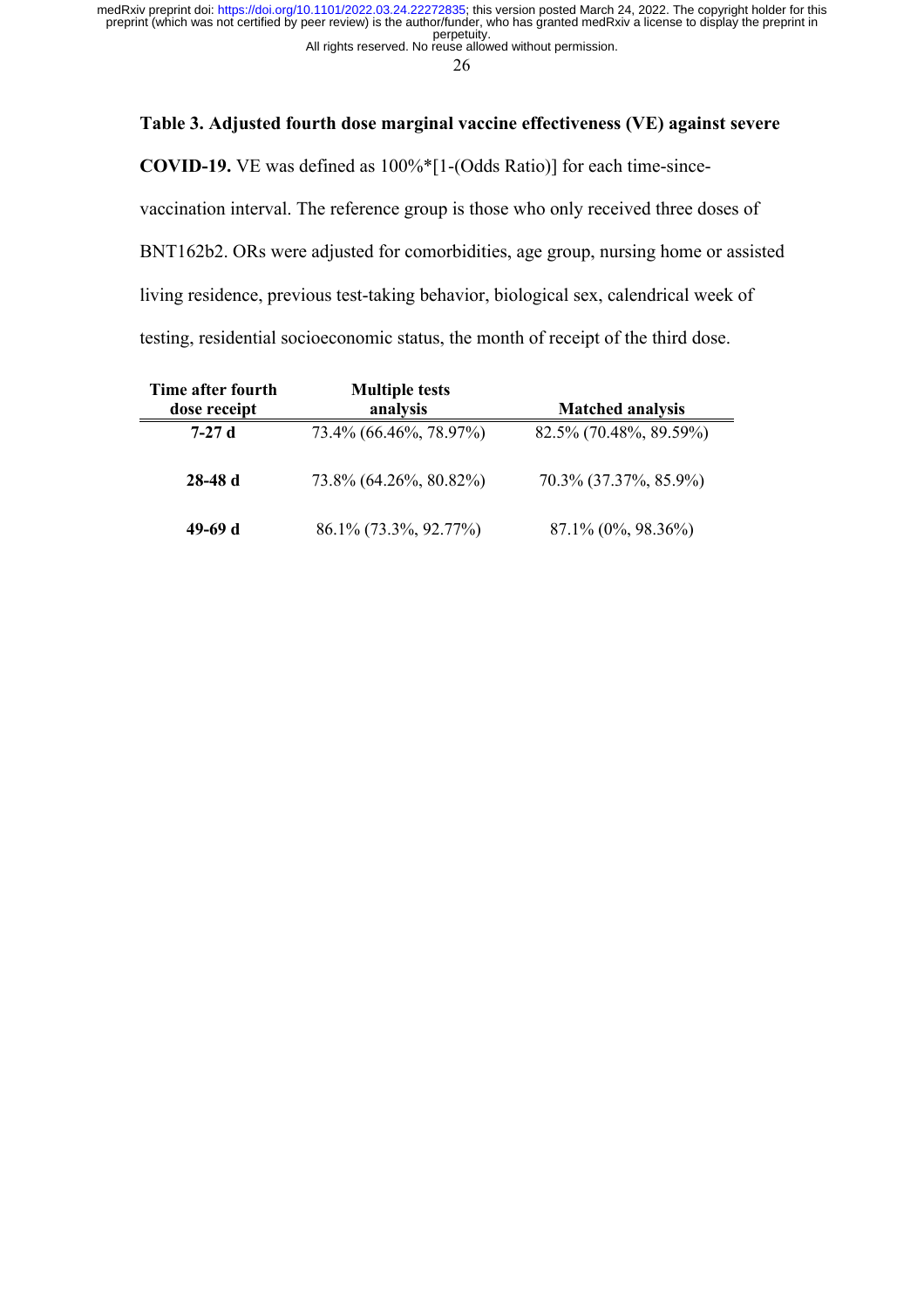All rights reserved. No reuse allowed without permission.

27

**Figure 1.** Adjusted fourth dose vaccine effectiveness against SARS-CoV-2 infection

relative to three doses. Multiple tests approach.

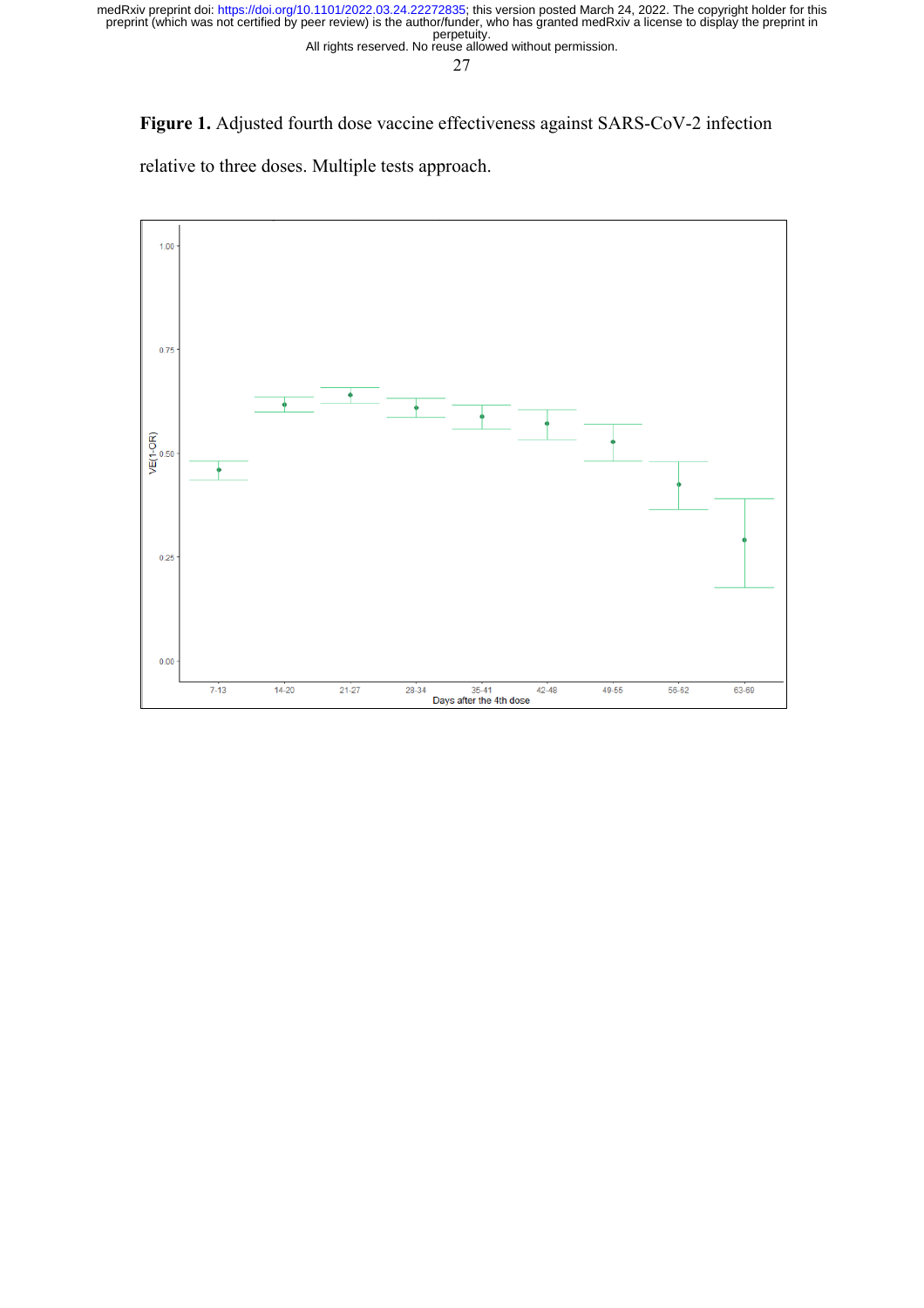All rights reserved. No reuse allowed without permission.

28

**Figure 2.** Adjusted fourth dose vaccine effectiveness against SARS-CoV-2 severe

 $1.00$ 0.75  $VE(1-OR)$ <br> $VE(1-OR)$  $0.25$  $0.00$  $7 - 27$  $28 - 48$  $49 - 69$ Days after the 4th dose

disease relative to three doses. Multiple tests approach.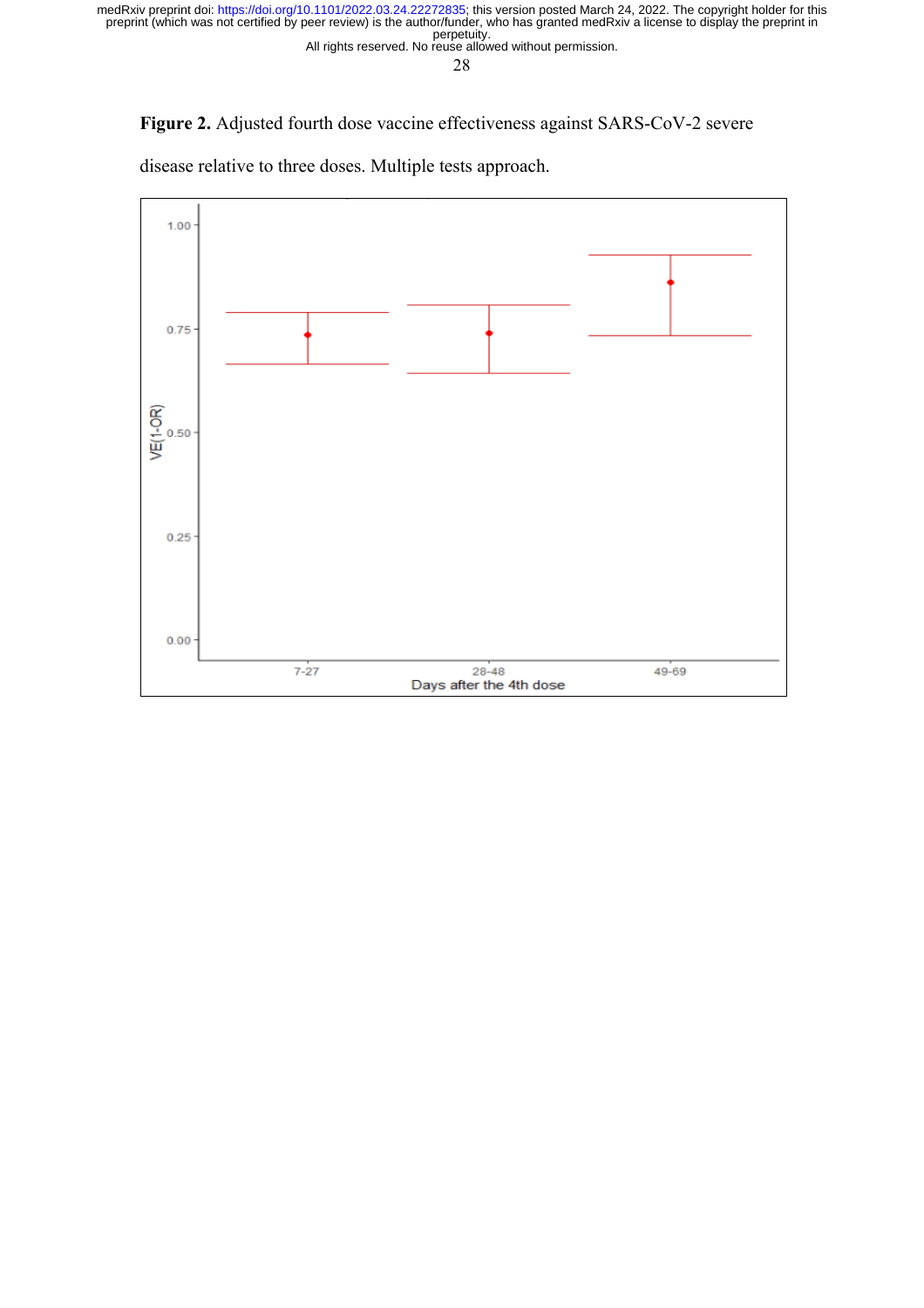All rights reserved. No reuse allowed without permission.

29

## **Supplementary Tables and Figures**

**Table S1.** Testing results among those with at least three doses of the vaccine at

different time points, January 10, 2021- March 13, 2022

|                                     | <b>Multiple tests</b><br>approach |                 |                 | 1:1 matched<br>approach |
|-------------------------------------|-----------------------------------|-----------------|-----------------|-------------------------|
|                                     | No.                               |                 |                 |                         |
| Time after fourth<br>dose receipt   | <b>Positive</b>                   | <b>Negative</b> | <b>Positive</b> | <b>Negative</b>         |
| <b>Received only</b><br>three doses | 22046                             | 74268           | 15730           | 10839                   |
| $7-13d$                             | 3555                              | 23423           | 2941            | 4576                    |
| $14-20d$                            | 2439                              | 19478           | 1849            | 3152                    |
| $21-27d$                            | 2033                              | 17484           | 1570            | 2467                    |
| $28-34d$                            | 1613                              | 15274           | 1208            | 1731                    |
| $35-41d$                            | 1084                              | 12664           | 750             | 1027                    |
| 42-48 $d$                           | 796                               | 11146           | 524             | 644                     |
| 49-55 d                             | 654                               | 9719            | 422             | 488                     |
| 56-62 d                             | 625                               | 8214            | 373             | 448                     |
| $63-69d$                            | 256                               | 2662            | 169             | 164                     |
| <b>Overall</b>                      | 35101                             | 194332          | 25536           | 25536                   |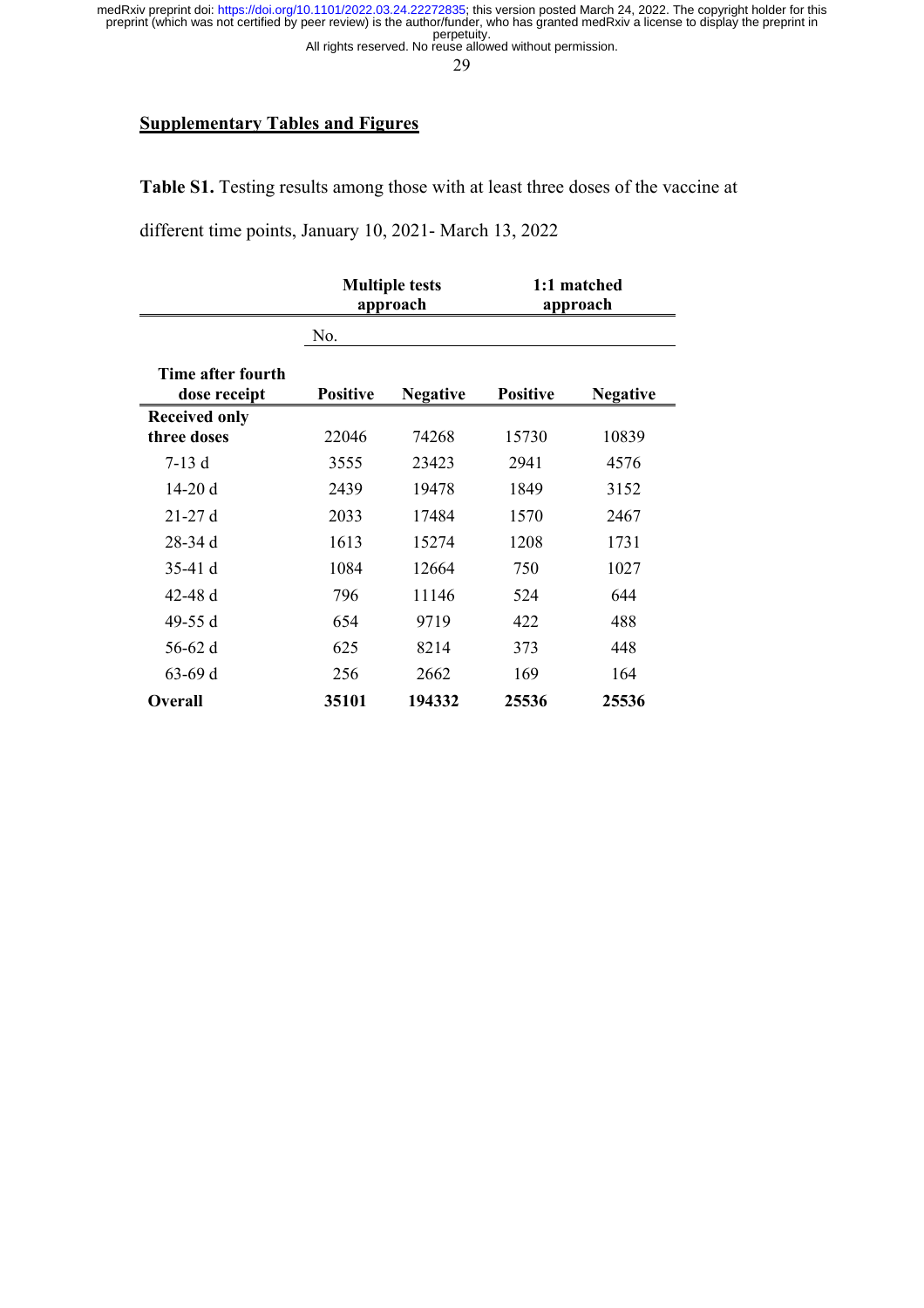All rights reserved. No reuse allowed without permission.

30

**Table S2.** Tests and severe disease outcomes among those with at least three doses of

the vaccine at different time points, January 10, 2022- March 13, 2022

|                                   | <b>Multiple tests</b><br>approach |                               |                          | 1:1 matched<br>approach       |
|-----------------------------------|-----------------------------------|-------------------------------|--------------------------|-------------------------------|
|                                   | No.                               |                               |                          |                               |
| Time after fourth<br>dose receipt | <b>Severe disease</b>             | <b>Negative</b><br><b>PCR</b> | <b>Severe</b><br>disease | <b>Negative</b><br><b>PCR</b> |
| <b>Received only three</b>        |                                   |                               |                          |                               |
| doses                             | 382                               | 74268                         | 278                      | 175                           |
| $7-27d$                           | 117                               | 60385                         | 82                       | 165                           |
| $28-48d$                          | 64                                | 39084                         | 42                       | 57                            |
| 49-69 d                           | 11                                | 20595                         | $\overline{4}$           | 9                             |
| <b>Overall</b>                    | 574                               | 194332                        | 406                      | 406                           |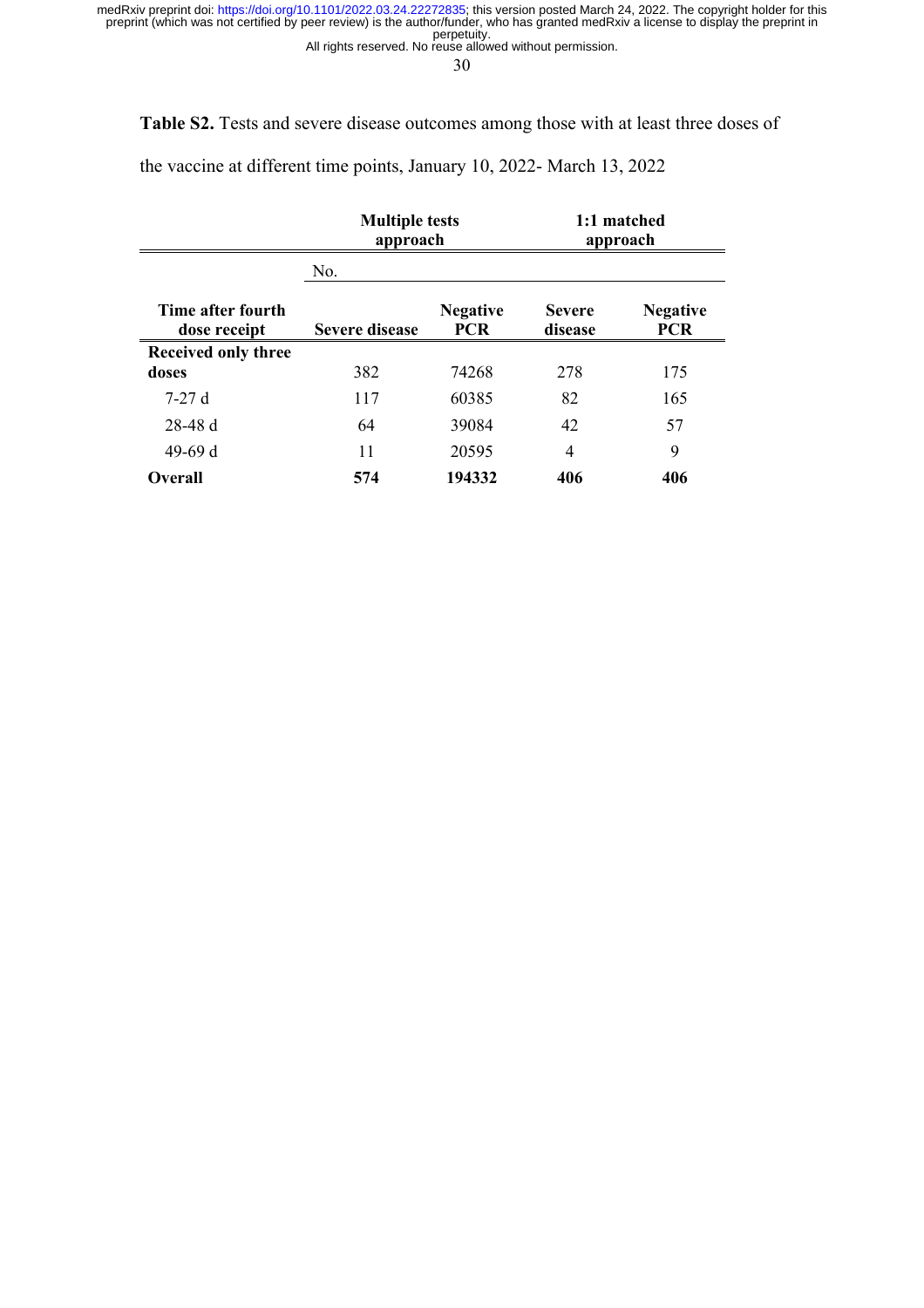All rights reserved. No reuse allowed without permission.

31

# **Table S3. Odds ratios (OR) for SARS-CoV-2 infection, multiple tests analysis.**

| Variable             | Category                        | <b>OR</b> | 95% CI       |
|----------------------|---------------------------------|-----------|--------------|
| Vaccination          |                                 |           |              |
| status               |                                 |           |              |
|                      | Three dose only vaccinees       | Ref       |              |
|                      | Four dose vaccinees, days 7-13  | 0.540     | (0.36, 0.4)  |
|                      | Four dose vaccinees, days 14-20 | 0.382     | (0.34, 0.38) |
|                      | Four dose vaccinees, days 21-27 | 0.360     | (0.37, 0.41) |
|                      | Four dose vaccinees, days 28-34 | 0.390     | (0.38, 0.44) |
|                      | Four dose vaccinees, days 35-41 | 0.412     | (0.39, 0.47) |
|                      | Four dose vaccinees, days 42-48 | 0.429     | (0.43, 0.52) |
|                      | Four dose vaccinees, days 49-55 | 0.472     | (0.52, 0.64) |
|                      | Four dose vaccinees, days 56-62 | 0.575     | (0.61, 0.82) |
|                      | Four dose vaccinees, days 63-69 | 0.708     | (0.52, 0.56) |
| <b>Sex</b>           |                                 |           |              |
|                      | Female                          | Ref       |              |
|                      | Male                            | 1.26      | (1.23, 1.3)  |
| Age group, yr.       |                                 |           |              |
|                      | 60-69                           | Ref       |              |
|                      | $\geq 70$                       | 0.81      | (0.79, 0.83) |
| <b>SES</b>           |                                 |           |              |
|                      | Low $(1-3)$                     | 0.99      | (0.95, 1.02) |
|                      | Medium (4-6)                    | Ref       |              |
|                      | High $(7-10)$                   | 0.89      | (0.87, 0.92) |
| <b>Comorbidities</b> |                                 |           |              |
|                      | Cardiovascular disease          | 1.00      | (0.98, 1.03) |
|                      | Diabetes mellitus               | 1.00      | (0.97, 1.03) |
|                      | Hypertension                    | 1.01      | (0.98, 1.04) |
|                      | Chronic Kidney Disease          | 0.95      | (0.92, 0.97) |
|                      | Chronic Obstructive Pulmonary   |           |              |
|                      | Disease                         | 0.93      | (0.89, 0.98) |
|                      | Immunosuppression               | 1.00      | (0.97, 1.04) |
|                      | Obesity (BMI≥30)                | 1.01      | (0.98, 1.04) |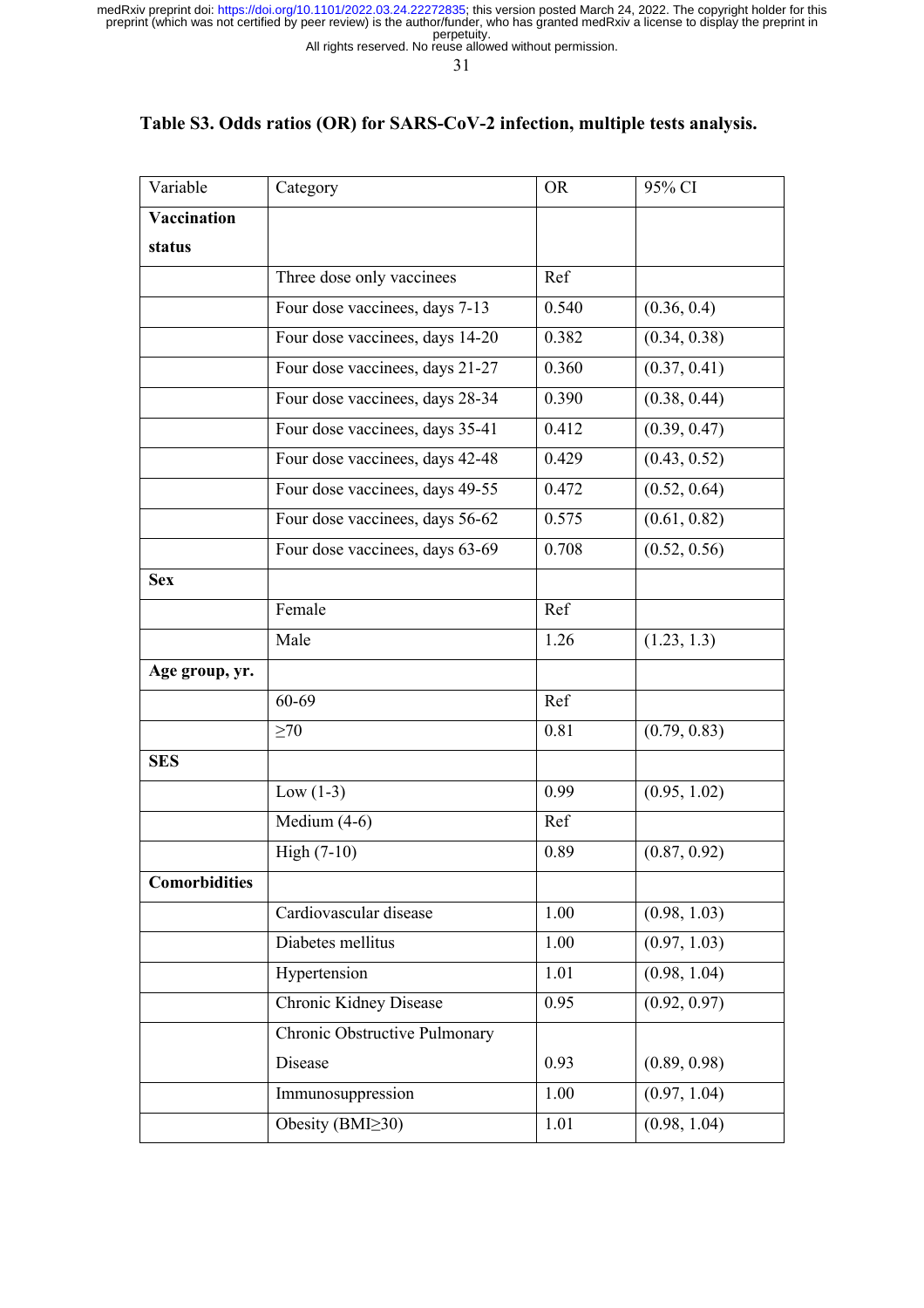All rights reserved. No reuse allowed without permission.

32

| Living                |                                |      |              |
|-----------------------|--------------------------------|------|--------------|
| environment           |                                |      |              |
|                       | Independent housing            | Ref  |              |
|                       | Assisted living                | 0.62 | (0.54, 0.71) |
|                       | Nursing home                   | 0.55 | (0.51, 0.59) |
| <b>Test Week</b>      |                                |      |              |
|                       | January 10-16 (week 1)         | Ref  |              |
|                       | January 17-23 (week 2)         | 1.45 | (1.39, 1.51) |
|                       | January 23-30 (week 3)         | 1.64 | (1.57, 1.71) |
|                       | January 31-February 6 (week 4) | 1.49 | (1.42, 1.56) |
|                       | February 7-13 (week 5)         | 1.21 | (1.15, 1.27) |
|                       | February 14-20 (week $6$ )     | 0.90 | (0.85, 0.96) |
|                       | February 21-27 (week 7)        | 0.76 | (0.71, 0.81) |
|                       | February 28-March 6 (week 8)   | 0.67 | (0.62, 0.72) |
|                       | March 7-March 13 (week 9)      | 0.63 | (0.58, 0.69) |
| Month of              |                                |      |              |
| receipt of third      |                                |      |              |
| dose                  |                                |      |              |
|                       | August 2021                    | Ref  |              |
|                       | September-November 2021        | 0.92 | (0.88, 0.97) |
| <b>Previous tests</b> |                                |      |              |
|                       | $\theta$                       | Ref  |              |
|                       | $1 - 2$                        | 0.79 | (0.76, 0.81) |
|                       | $\geq$ 3                       | 0.42 | (0.41, 0.43) |

OR – Odds Ratio.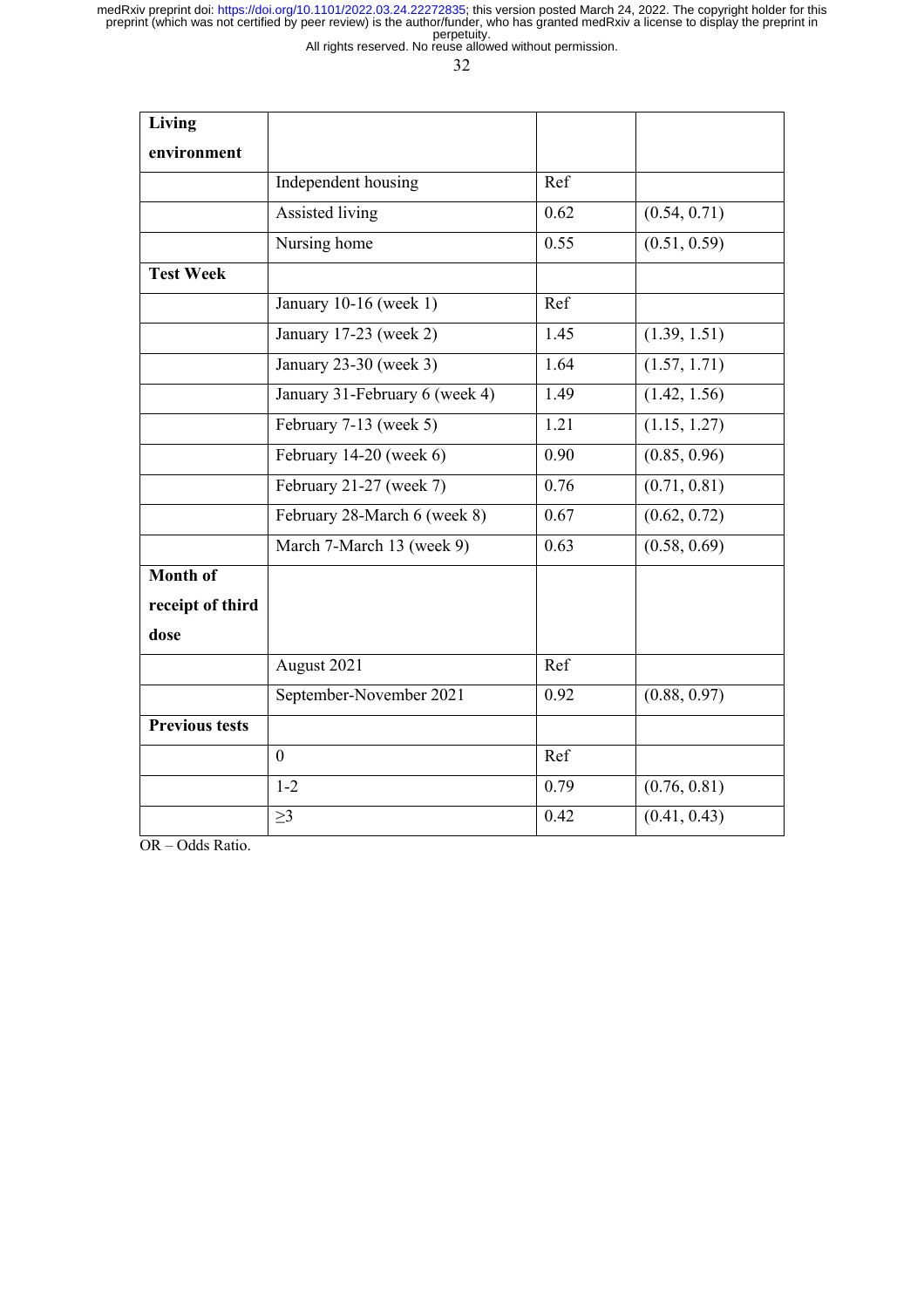All rights reserved. No reuse allowed without permission.

33

# **Table S4. Odds ratios (OR) for SARS-CoV-2 infection, matched analysis.**

| Variable              | Category                        | <b>OR</b> | 95% CI       |
|-----------------------|---------------------------------|-----------|--------------|
| Vaccination           |                                 |           |              |
| status                |                                 |           |              |
|                       | Three dose only vaccinees       | Ref       |              |
|                       | Four dose vaccinees, days 7-13  | 0.440     | (0.41, 0.47) |
|                       | Four dose vaccinees, days 14-20 | 0.357     | (0.33, 0.38) |
|                       | Four dose vaccinees, days 21-27 | 0.370     | (0.34, 0.4)  |
|                       | Four dose vaccinees, days 28-34 | 0.405     | (0.37, 0.44) |
|                       | Four dose vaccinees, days 35-41 | 0.437     | (0.39, 0.49) |
|                       | Four dose vaccinees, days 42-48 | 0.510     | (0.44, 0.59) |
|                       | Four dose vaccinees, days 49-55 | 0.581     | (0.49, 0.68) |
|                       | Four dose vaccinees, days 56-62 | 0.585     | (0.49, 0.7)  |
|                       | Four dose vaccinees, days 63-69 | 0.729     | (0.56, 0.96) |
| Age group, yr.        |                                 |           |              |
|                       | 60-69                           | Ref       |              |
|                       | $\geq 70$                       | 0.829     | (0.8, 0.86)  |
| <b>Comorbidities</b>  |                                 |           |              |
|                       | Cardiovascular disease          | 1.019     | (0.97, 1.07) |
|                       | Diabetes mellitus               | 1.006     | (0.96, 1.05) |
|                       | Hypertension                    | 0.990     | (0.95, 1.03) |
|                       | Chronic Kidney Disease          | 0.987     | (0.95, 1.03) |
|                       | Chronic Obstructive Pulmonary   |           |              |
|                       | Disease                         | 0.900     | (0.83, 0.97) |
|                       | Immunosuppression               | 0.993     | (0.94, 1.05) |
|                       | Obesity (BMI≥30)                | 0.977     | (0.94, 1.02) |
| <b>Previous tests</b> |                                 |           |              |
|                       | $\boldsymbol{0}$                | Ref       |              |
|                       | $1 - 2$                         | 0.917     | (0.87, 0.96) |
|                       | $\geq$ 3                        | 0.777     | (0.74, 0.82) |

OR – Odds Ratio.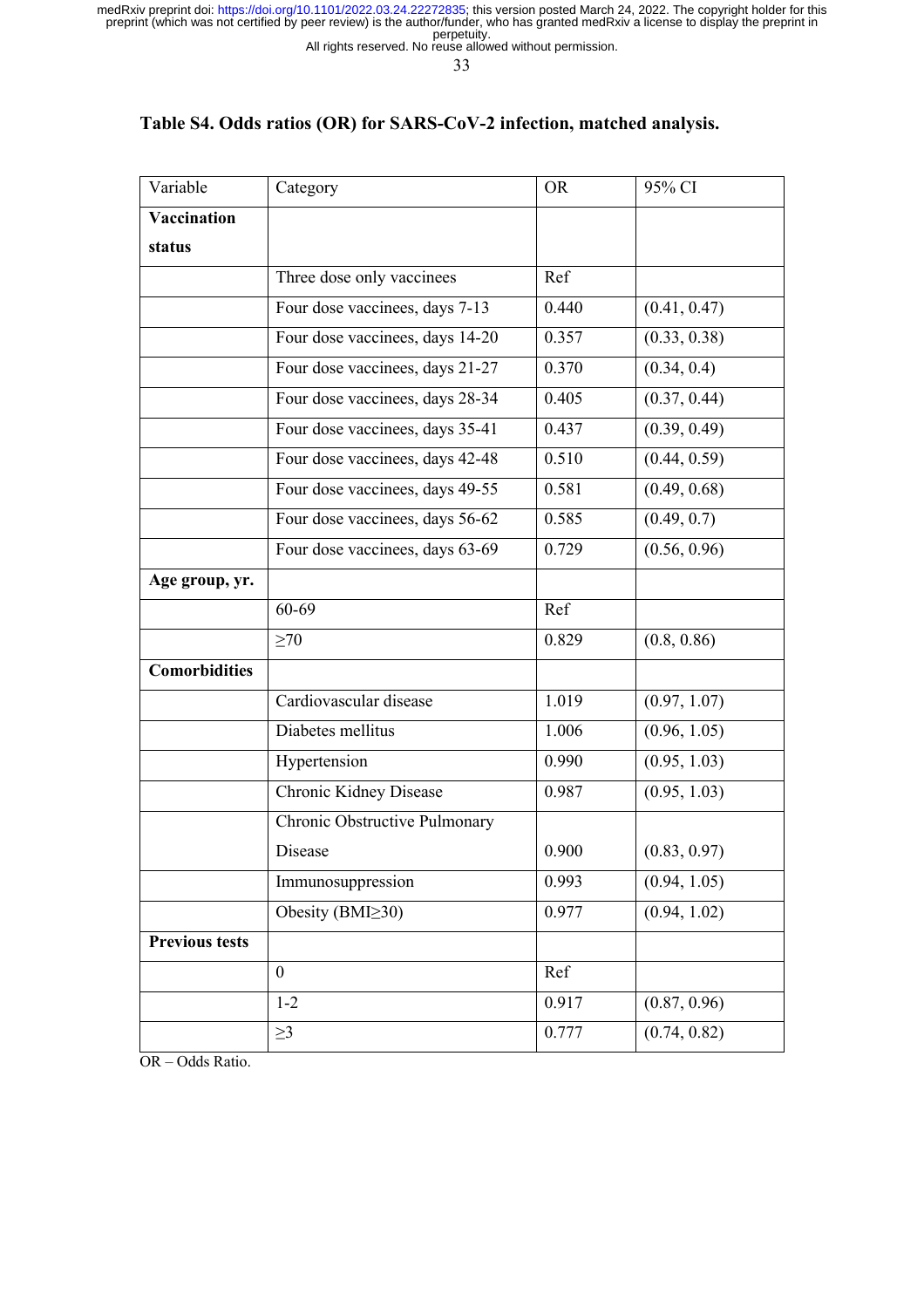All rights reserved. No reuse allowed without permission.

34

# **Table S5. Odds ratios (OR) for SARS-CoV-2 associated severe disease, multiple tests analysis.**

| Variable             | Category                        | <b>OR</b> | 95% CI       |
|----------------------|---------------------------------|-----------|--------------|
| Vaccination          |                                 |           |              |
| status               |                                 |           |              |
|                      | Three dose only vaccinees       | Ref       |              |
|                      | Four dose vaccinees, days 7-27  | 0.266     | (0.21, 0.34) |
|                      | Four dose vaccinees, days 28-48 | 0.262     | (0.19, 0.36) |
|                      | Four dose vaccinees, days 49-69 | 0.139     | (0.07, 0.27) |
| <b>Sex</b>           |                                 |           |              |
|                      | Female                          | Ref       |              |
|                      | Male                            | 1.74      | (1.46, 2.08) |
| Age group, yr.       |                                 |           |              |
|                      | 60-69                           | Ref       |              |
|                      | $\geq 70$                       | 2.34      | (1.87, 2.92) |
| <b>SES</b>           |                                 |           |              |
|                      | Low $(1-3)$                     | 1.11      | (0.9, 1.37)  |
|                      | Medium $(4-6)$                  | Ref       |              |
|                      | High (7-10)                     | 0.66      | (0.54, 0.81) |
| <b>Comorbidities</b> |                                 |           |              |
|                      | Cardiovascular disease          | 1.78      | (1.48, 2.14) |
|                      | Diabetes mellitus               | 1.21      | (1.02, 1.45) |
|                      | Hypertension                    | 1.39      | (1.12, 1.73) |
|                      | Chronic Kidney Disease          | 2.10      | (1.71, 2.57) |
|                      | Chronic Obstructive Pulmonary   |           |              |
|                      | Disease                         | 1.88      | (1.5, 2.36)  |
|                      | Immunosuppression               | 2.19      | (1.82, 2.62) |
|                      | Obesity (BMI $\geq$ 30)         | 0.81      | (0.66, 0.98) |
| <b>Living</b>        |                                 |           |              |
| environment          |                                 |           |              |
|                      | Independent housing             | Ref       |              |
|                      | Assisted living                 | 0.71      | (0.36, 1.37) |
|                      | Nursing home                    | 1.13      | (0.8, 1.58)  |
| <b>Test Week</b>     |                                 |           |              |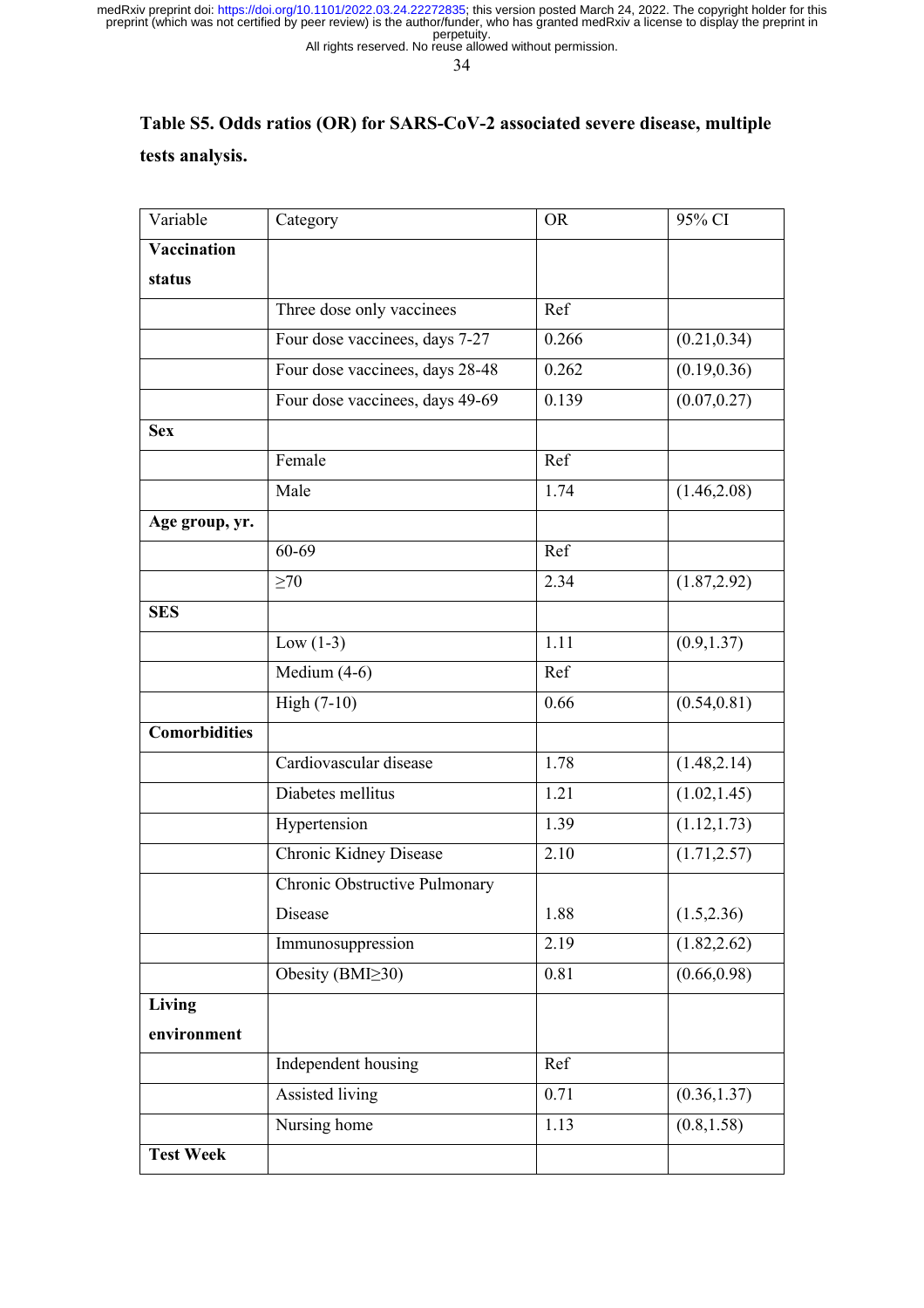All rights reserved. No reuse allowed without permission.

35

|                       | January 10-16 (week 1)         | Ref  |              |
|-----------------------|--------------------------------|------|--------------|
|                       | January 17-23 (week 2)         | 1.41 | (1.05, 1.89) |
|                       | January 23-30 (week 3)         | 1.91 | (1.43, 2.56) |
|                       | January 31-February 6 (week 4) | 1.52 | (1.12, 2.07) |
|                       | February 7-13 (week 5)         | 1.32 | (0.93, 1.86) |
|                       | February 14-20 (week 6)        | 1.24 | (0.85, 1.82) |
|                       | February 21-27 (week 7)        | 1.31 | (0.88, 1.94) |
|                       | February 28-March 6 (week 8)   | 0.91 | (0.56, 1.46) |
|                       | March 7-March 13 (week 9)      | 0.55 | (0.29, 1.05) |
| <b>Month of</b>       |                                |      |              |
| receipt of third      |                                |      |              |
| dose                  |                                |      |              |
|                       | August 2021                    | Ref  |              |
|                       | September-November 2021        | 1.07 | (0.79, 1.46) |
| <b>Previous tests</b> |                                |      |              |
|                       | $\mathbf{0}$                   | Ref  |              |
|                       | $1 - 2$                        | 0.69 | (0.55, 0.86) |
|                       | $\geq$ 3                       | 0.36 | (0.29, 0.44) |

OR – Odds Ratio.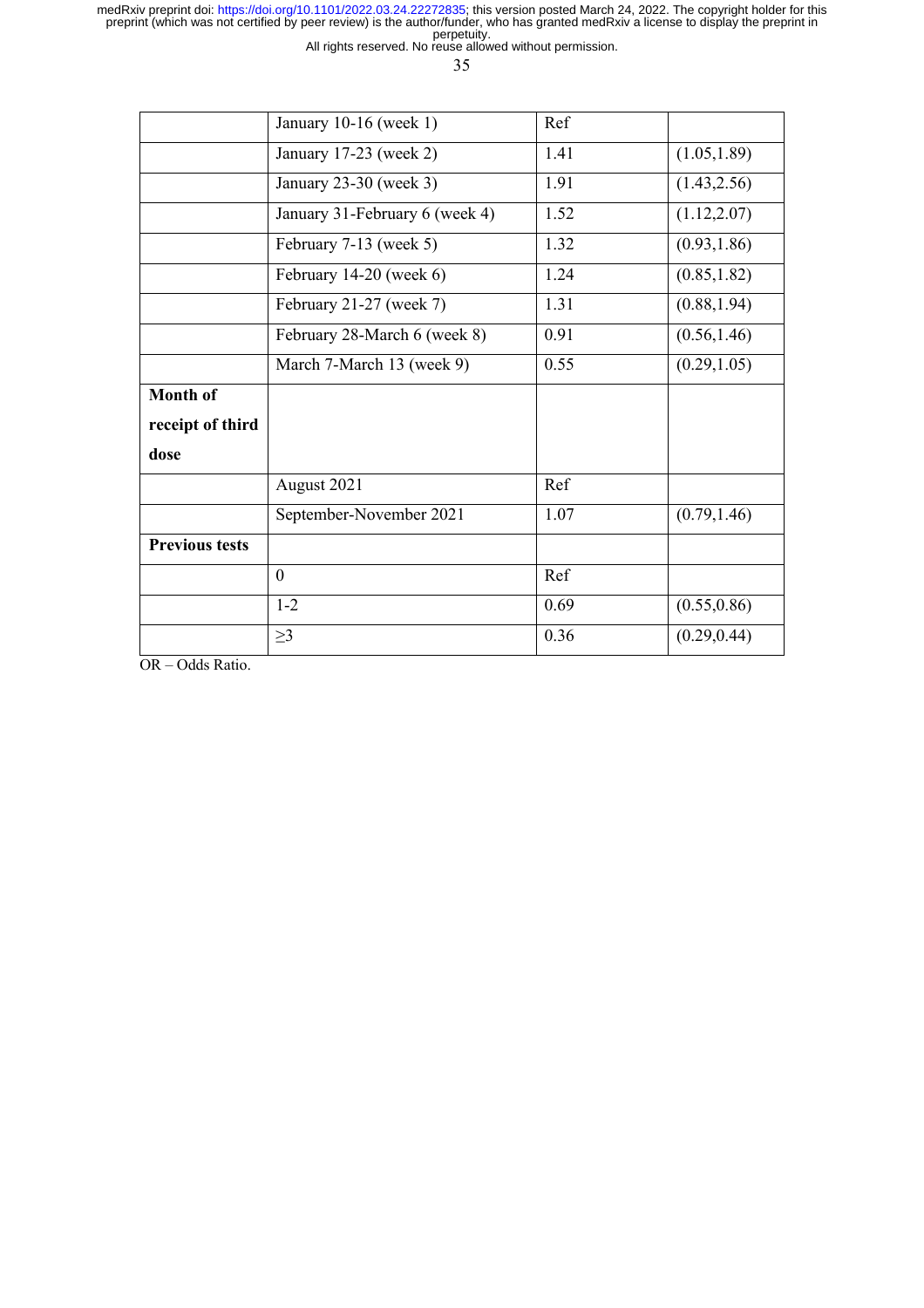All rights reserved. No reuse allowed without permission.

36

# **Table S6. Odds ratios (OR) for SARS-CoV-2 associated severe disease, matched tests analysis.**

| Variable              | Category                        | <b>OR</b> | 95% CI       |
|-----------------------|---------------------------------|-----------|--------------|
| Vaccination           |                                 |           |              |
| status                |                                 |           |              |
|                       | Three dose only vaccinees       | Ref       |              |
|                       | Four dose vaccinees, days 7-27  | 0.175     | (0.1, 0.3)   |
|                       | Four dose vaccinees, days 28-48 | 0.297     | (0.14, 0.63) |
|                       | Four dose vaccinees, days 49-69 | 0.129     | (0.02, 1.01) |
| Age group, yr.        |                                 |           |              |
|                       | 60-69                           | Ref       |              |
|                       | $\geq 70$                       | 2.324     | (1.52, 3.56) |
| <b>Comorbidities</b>  |                                 |           |              |
|                       | Cardiovascular disease          | 2.064     | (1.33, 3.2)  |
|                       | Diabetes mellitus               | 1.169     | (0.77, 1.77) |
|                       | Hypertension                    | 1.603     | (1.01, 2.53) |
|                       | Chronic Kidney Disease          | 2.605     | (1.67, 4.06) |
|                       | Chronic Obstructive Pulmonary   |           |              |
|                       | Disease                         | 1.663     | (0.84, 3.28) |
|                       | Immunosuppression               | 2.019     | (1.28, 3.18) |
|                       | Obesity (BMI≥30)                | 0.584     | (0.37, 0.93) |
| <b>Previous tests</b> |                                 |           |              |
|                       | $\mathbf{0}$                    | Ref       |              |
|                       | $1 - 2$                         | 1.009     | (0.61, 1.68) |
|                       | $\geq$ 3                        | 0.832     | (0.5, 1.38)  |

OR – Odds Ratio.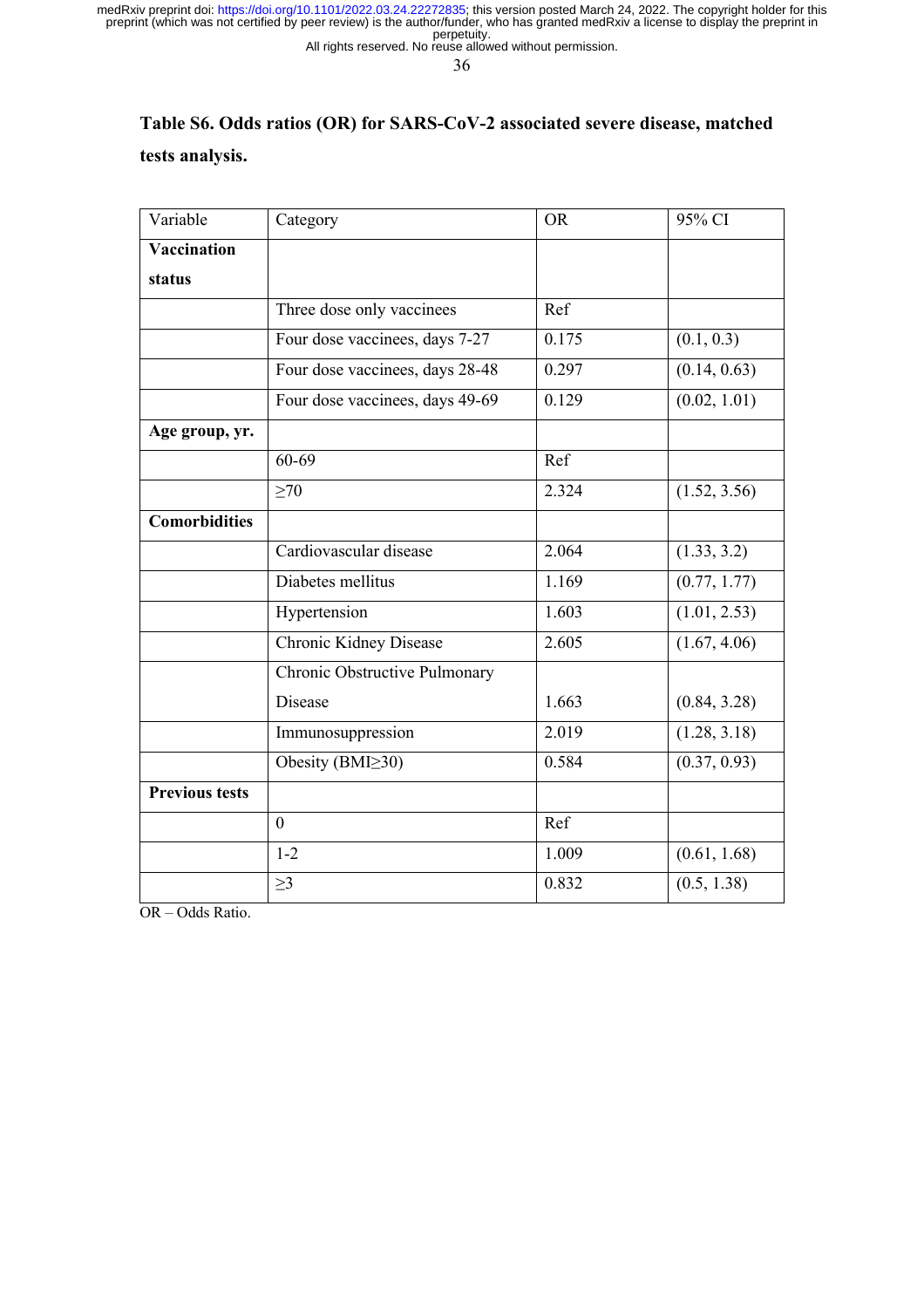All rights reserved. No reuse allowed without permission.

37

**Figure S1**. Adjusted fourth dose vaccine effectiveness against SARS-CoV-2 infection

relative to three doses. Matched tests approach.